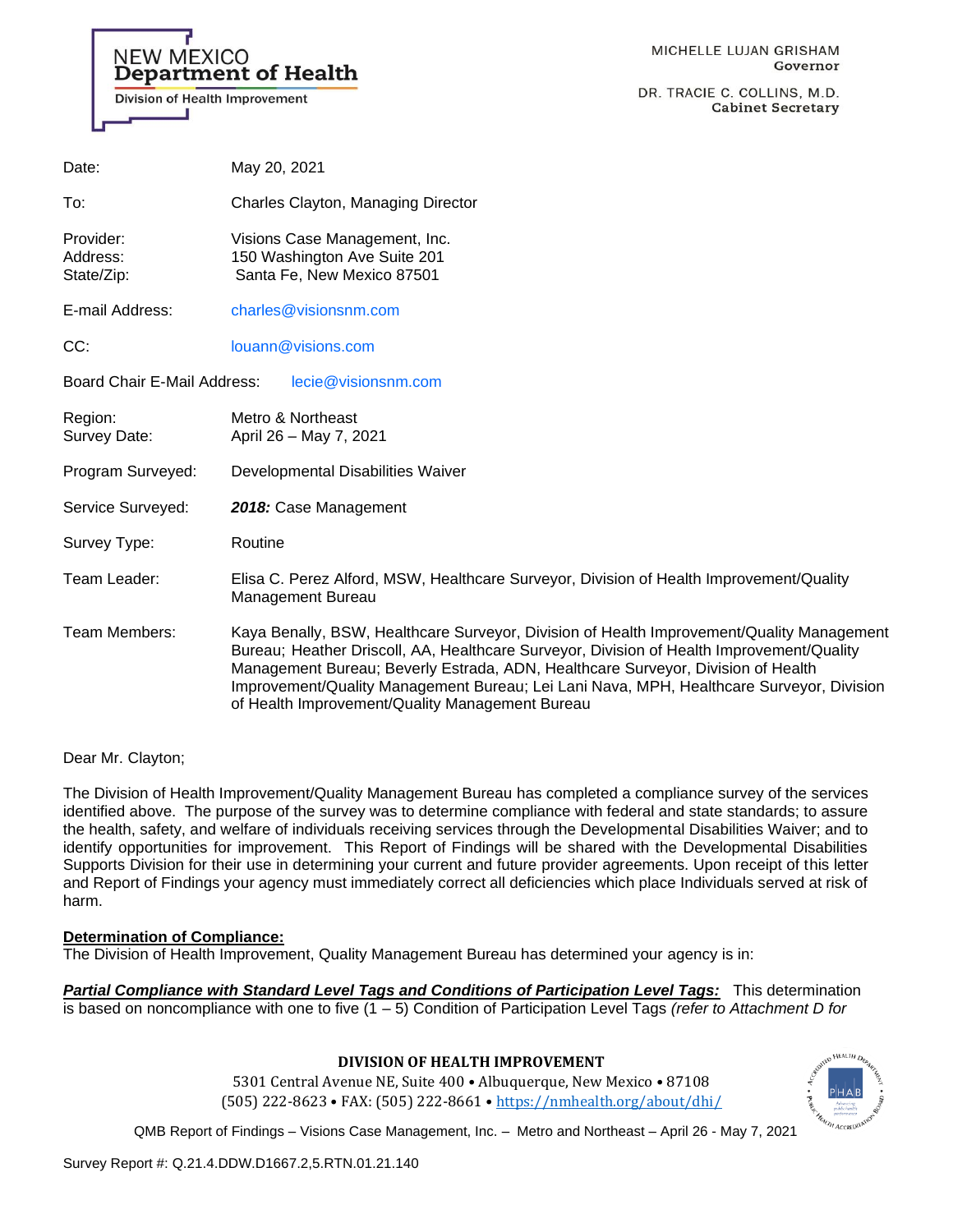*details)*. The attached QMB Report of Findings indicates Standard Level and Condition of Participation Level deficiencies identified and requires completion and implementation of a Plan of Correction.

The following tags are identified as Condition of Participation Level:

- Tag # 4C07 Individual Service Planning *(Visions, measurable outcome, action steps)*
- Tag # 4C12 Monitoring & Evaluation of Services

The following tags are identified as Standard Level:

- Tag # 4C09 Secondary FOC
- Tag # 4C16 Req. for Reports & Distribution of ISP (Provider Agencies, Individual and / or Guardian)
- Tag # 4C16.1 Req. for Reports & Distribution of ISP (Regional DDSD Office)

## **Plan of Correction:**

The attached Report of Findings identifies the deficiencies found during your agency's on-site compliance review. You are required to complete and implement a Plan of Correction. Your agency has a total of 45 business days (10 business days to submit your POC for approval and 35 days to implement your *approved* Plan of Correction) from the receipt of this letter.

You were provided information during the exit meeting portion of your on-site survey. Please refer to this information (Attachment A) for specific instruction on completing your Plan of Correction. At a minimum your Plan of Correction should address the following for each Tag cited:

# **Corrective Action for Current Citation**:

• How is the deficiency going to be corrected? (i.e. obtained documents, retrain staff, individuals and/or staff no longer in service, void/adjusts completed, etc.) This can be specific to each deficiency cited or if possible an overall correction, i.e. all documents will be requested and filed as appropriate.

# **On-going Quality Assurance/Quality Improvement Processes:**

- What is going to be done on an ongoing basis? (i.e. file reviews, etc.)
- How many individuals is this going to effect? (i.e. percentage of individuals reviewed, number of files reviewed, etc.)
- How often will this be completed? (i.e. weekly, monthly, quarterly, etc.)
- Who is responsible? (responsible position within your agency)
- What steps will be taken if issues are found? (i.e. retraining, requesting documents, filing RORA, etc.)
- How is this integrated in your agency's QIS, QI Committee reviews and annual report?

### **Submission of your Plan of Correction:**

Please submit your agency's Plan of Correction in the available space on the two right-hand columns of the Report of Findings. *(See attachment "A" for additional guidance in completing the Plan of Correction)*.

Within 10 business days of receipt of this letter your agency Plan of Correction must be submitted to the parties below:

- **1. Quality Management Bureau, Attention: Monica Valdez, Plan of Correction Coordinator in any of the following ways:**
	- a. Electronically at [MonicaE.Valdez@state.nm.us](mailto:MonicaE.Valdez@state.nm.us) *(preferred method)*
	- b. Fax to 505-222-8661, or
	- c. Mail to POC Coordinator, 5301 Central Ave NE Suite 400, Albuquerque, New Mexico 87108

### **2. Developmental Disabilities Supports Division Regional Office for region of service surveyed**

Upon notification from QMB that your *Plan of Correction has been approved*, you must implement all remedies and corrective actions to come into compliance. If your Plan of Correction is denied, you must resubmit a revised plan as soon as possible for approval, as your POC approval and all remedies must be completed within 45 business days of the receipt of this letter.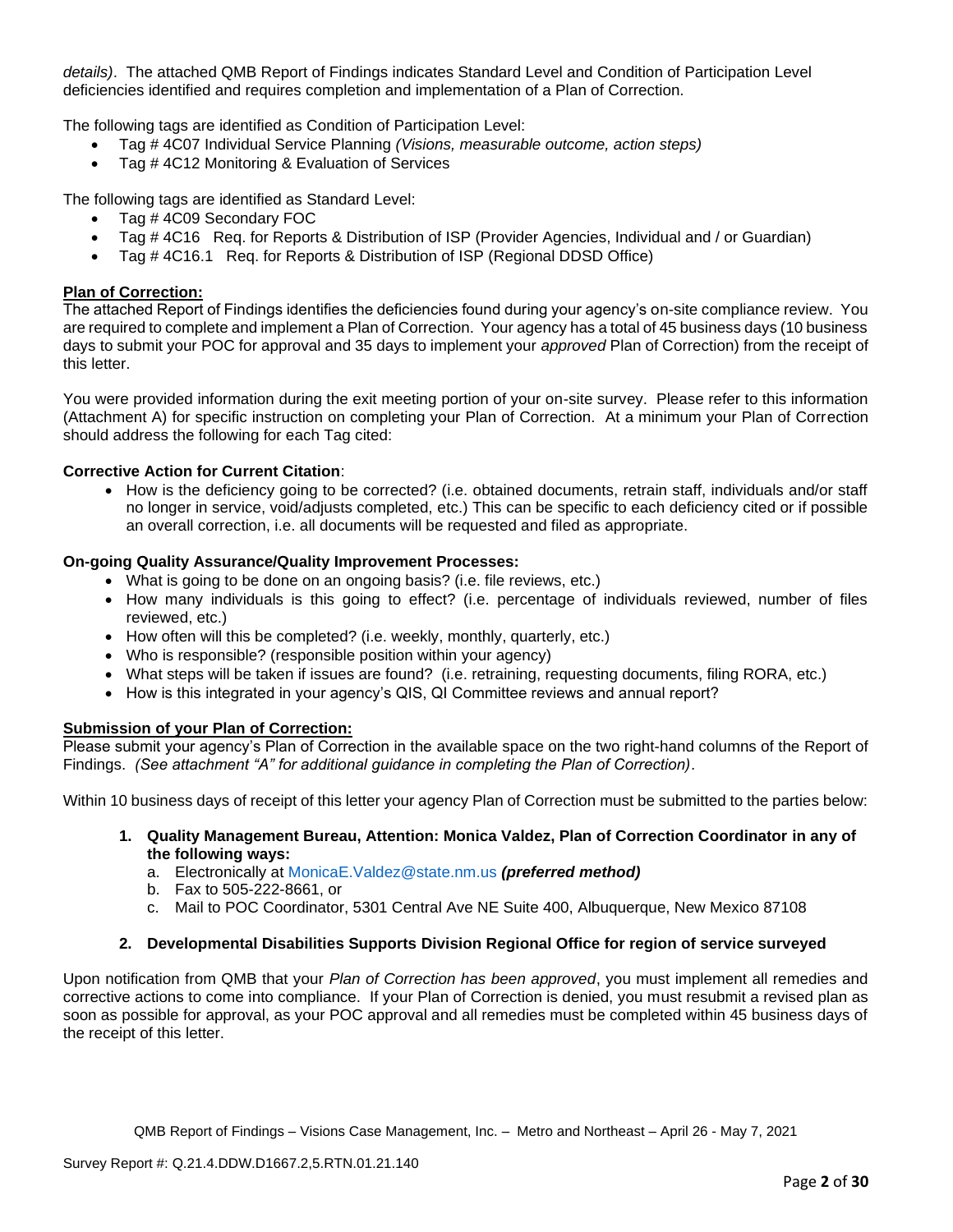Failure to submit your POC within the allotted 10 business days or complete and implement your Plan of Correction within the total 45 business days allowed may result in the imposition of a \$200 per day Civil Monetary Penalty until it is received, completed and/or implemented.

### **Billing Deficiencies:**

If you have deficiencies noted in this report of findings under the *Service Domain: Medicaid Billing/Reimbursement*, you must complete a "Void/Adjust" claim or remit the identified overpayment via a check within 30 calendar days of the date of this letter to HSD/OIG/PIU, *though this is not the preferred method of payment*. If you choose to pay via check, please include a copy of this letter with the payment. Make the check payable to the New Mexico Human Services Department and mail to:

> Attention: *Lisa Medina-Lujan* HSD/OIG/Program Integrity Unit 1474 Rodeo Road Santa Fe, New Mexico 87505

If you have questions and would like to speak with someone at HSD/OIG/PIU, please contact:

# *Lisa Medina-Lujan [\(Lisa.medina-lujan@state.nm.us\)](mailto:Lisa.medina-lujan@state.nm.us)*

Please be advised that there is a one-week lag period for applying payments received by check to Void/Adjust claims. During this lag period, your other claim payments may be applied to the amount you owe even though you have sent a refund, reducing your payment amount. For this reason, we recommend that you allow the system to recover the overpayment instead of sending in a check.

# **Request for Informal Reconsideration of Findings (IRF):**

If you disagree with a finding of deficient practice, you have 10 business days upon receipt of this notice to request an IRF. Submit your request for an IRF in writing to:

> ATTN: QMB Bureau Chief Request for Informal Reconsideration of Findings 5301 Central Ave NE Suite #400 Albuquerque, NM 87108 Attention: IRF request/QMB

See Attachment "C" for additional guidance in completing the request for Informal Reconsideration of Findings. The request for an IRF will not delay the implementation of your Plan of Correction which must be completed within 45 total business days (10 business days to submit your POC for approval and 35 days to implement your *approved* Plan of Correction). Providers may not appeal the nature or interpretation of the standard or regulation, the team composition or sampling methodology. If the IRF approves the modification or removal of a finding, you will be advised of any changes.

Please contact the Plan of Correction Coordinator, Monica Valdez at 505-273-1930 or email at: [MonicaE.Valdez@state.nm.us](mailto:MonicaE.Valdez@state.nm.us) if you have questions about the Report of Findings or Plan of Correction. Thank you for your cooperation and for the work you perform.

Sincerely,

Elisa C. Perez Alford, MSW

Elisa C Perez Alford, MSW Team Lead/Healthcare Surveyor Division of Health Improvement Quality Management Bureau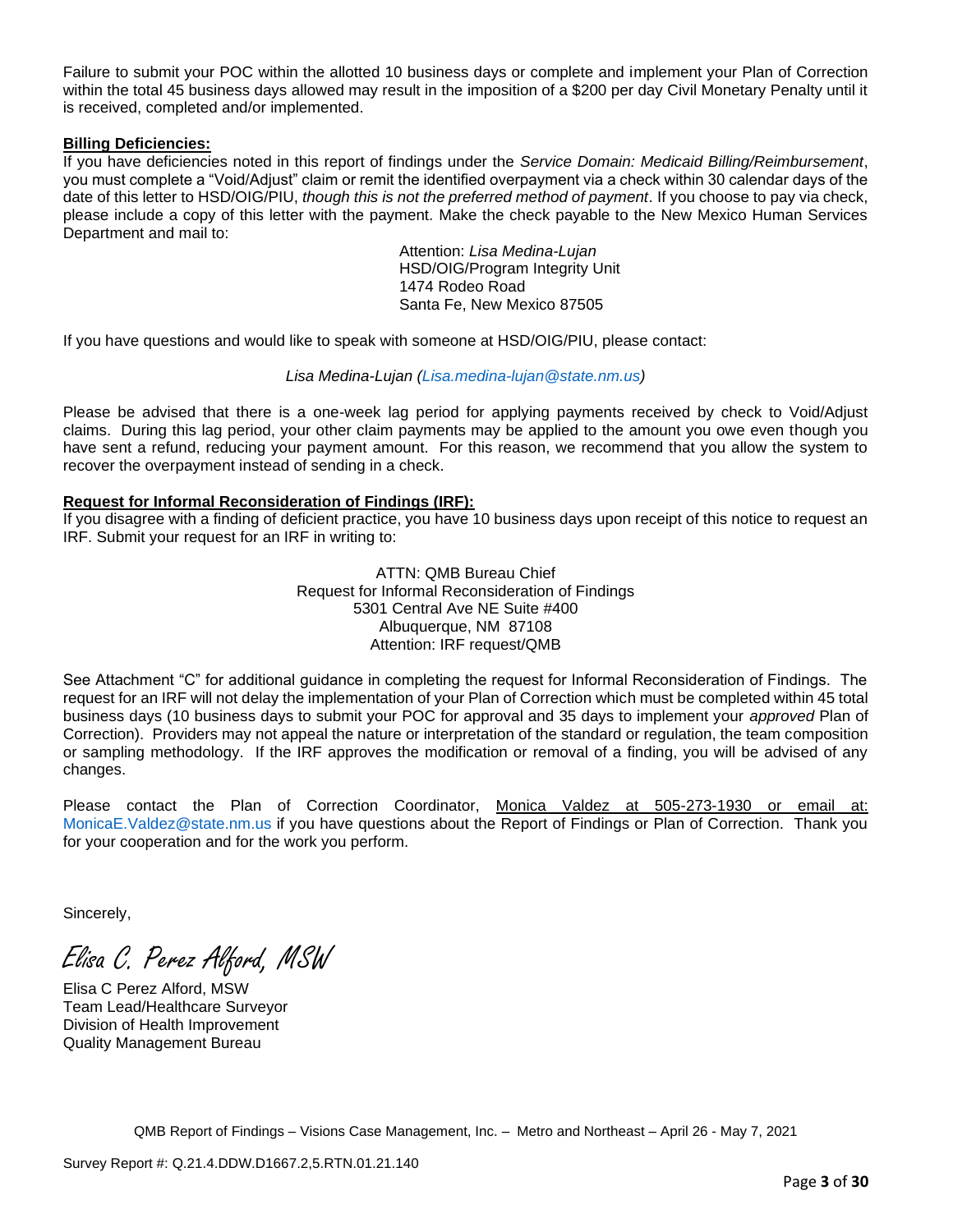| <b>Survey Process Employed:</b>                        |                                                                                                                                                                                                                                                                                                     |
|--------------------------------------------------------|-----------------------------------------------------------------------------------------------------------------------------------------------------------------------------------------------------------------------------------------------------------------------------------------------------|
| <b>Administrative Review Start Date:</b>               | April 26, 2021                                                                                                                                                                                                                                                                                      |
| Contact:                                               | <b>Visions Case Management, Inc.</b><br>Charles Clayton, Managing Director                                                                                                                                                                                                                          |
|                                                        | <b>DOH/DHI/QMB</b><br>Elisa C Perez Alford, MSW, Team Lead/Healthcare Surveyor                                                                                                                                                                                                                      |
| On-site Entrance Conference Date:                      | Entrance Conference was waived by provider                                                                                                                                                                                                                                                          |
| <b>Exit Conference Date:</b>                           | May 7, 2021                                                                                                                                                                                                                                                                                         |
| Present:                                               | Visions Case Management, Inc.<br>Charles Clayton, Managing Director                                                                                                                                                                                                                                 |
|                                                        | <b>DOH/DHI/QMB</b><br>Elisa C Perez Alford, MSW, Team Lead/Healthcare Surveyor<br>Kayla Benally, BSW, Healthcare Surveyor<br>Heather Driscoll, AA, Healthcare Surveyor<br>Beverly Estrada, ADN, Healthcare Surveyor<br>Lei Lani Neva, MPH, Healthcare Surveyor<br>Jamie Pond, BS, QMB Staff Manager |
|                                                        | <b>DDSD - Northeast Regional Office</b><br>Maggie Montoya, Case Manager Coordinator                                                                                                                                                                                                                 |
|                                                        | <b>DDSD - Metro Regional Office</b><br>Jennie McNab, Assistant Director                                                                                                                                                                                                                             |
| Administrative Locations Visited:                      | 0 (Note: No administrative locations visited due to COVID-19<br><b>Public Health Emergency)</b>                                                                                                                                                                                                     |
| <b>Total Sample Size:</b>                              | 16                                                                                                                                                                                                                                                                                                  |
|                                                        | 0 - Jackson Class Members<br>16 - Non-Jackson Class Members                                                                                                                                                                                                                                         |
| <b>Persons Served Records Reviewed</b>                 | 16                                                                                                                                                                                                                                                                                                  |
| Total Number of Secondary Freedom of Choices Reviewed: | Number: 76                                                                                                                                                                                                                                                                                          |
| Case Management Personnel Records Reviewed             | 6                                                                                                                                                                                                                                                                                                   |
| Case Manager Personnel Interviewed                     | 6 (Note: Interviews conducted by phone due to<br>COVID-19 Public Health Emergency)                                                                                                                                                                                                                  |
| Administrative Interviews                              | 1 (Note: Interviews conducted by phone due to<br>COVID-19 Public Health Emergency)                                                                                                                                                                                                                  |

Administrative Processes and Records Reviewed:

- Medicaid Billing/Reimbursement Records for all Services Provided
- Accreditation Records
- Individual Medical and Program Case Files, including, but not limited to:
	- Individual Service Plans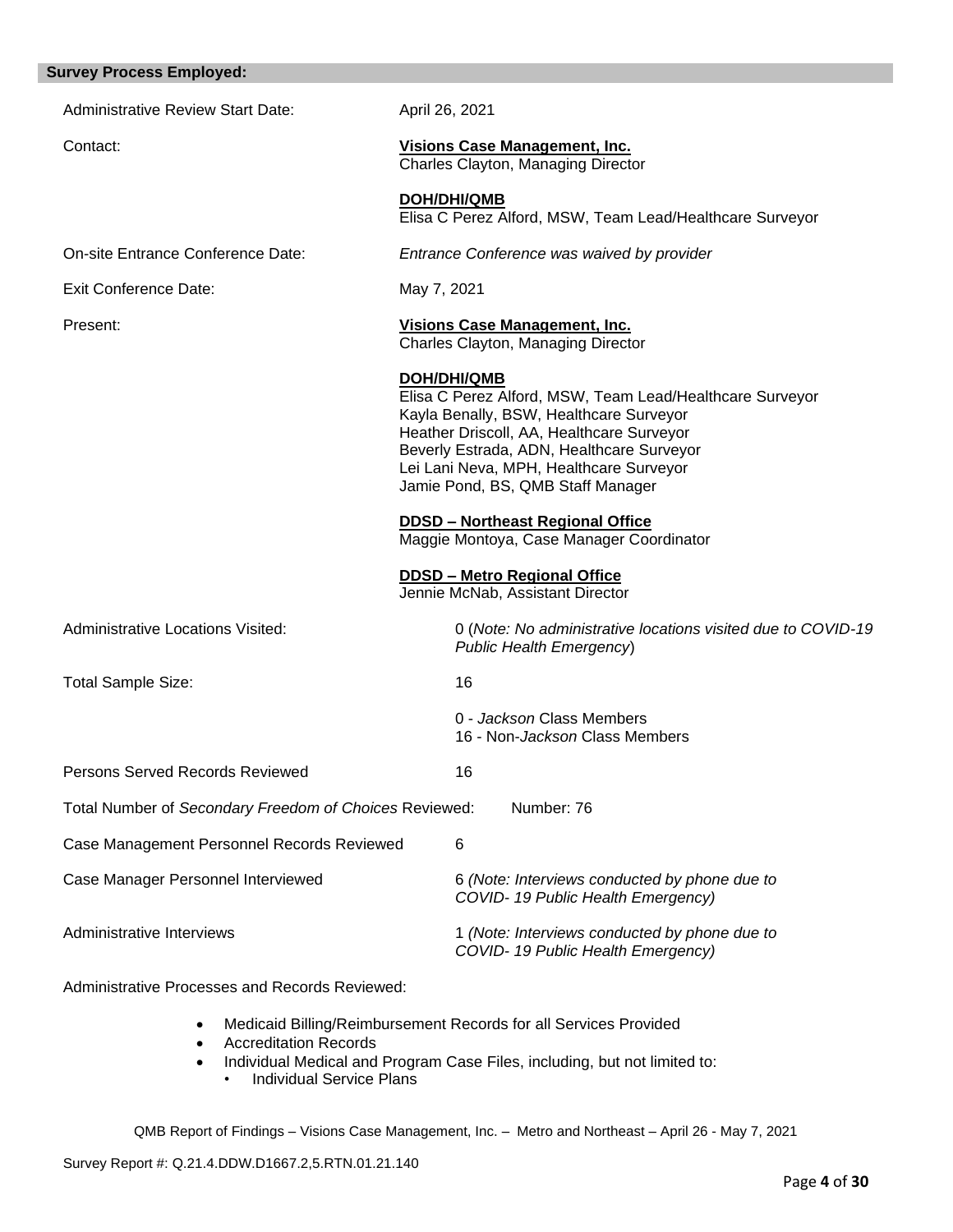- Progress on Identified Outcomes
- Healthcare Plans
- Medical Emergency Response Plans
- Therapy Evaluations and Plans
- Healthcare Documentation Regarding Appointments and Required Follow-Up
- Other Required Health Information
- Internal Incident Management Reports and System Process / General Events Reports
- Personnel Files, including subcontracted staff
- Staff Training Records, Including Competency Interviews with Staff
- Agency Policy and Procedure Manual
- Caregiver Criminal History Screening Records
- Consolidated Online Registry/Employee Abuse Registry
- Quality Assurance / Improvement Plan
- CC: Distribution List: DOH Division of Health Improvement
	- DOH Developmental Disabilities Supports Division
	- DOH Office of Internal Audit
	- HSD Medical Assistance Division

NM Attorney General's Office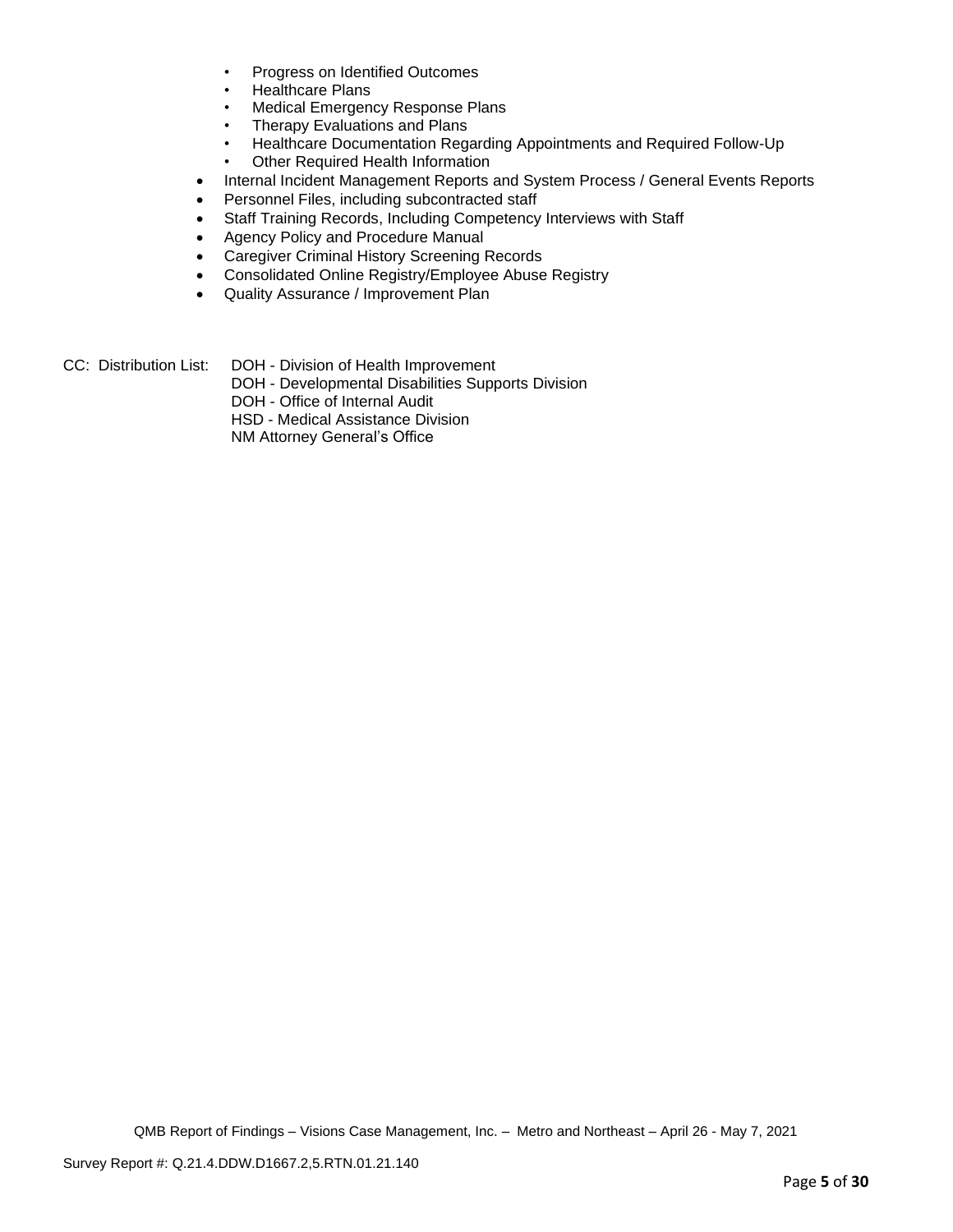# **Attachment A**

# **Provider Instructions for Completing the QMB Plan of Correction (POC) Process**

## *Introduction:*

After a QMB Compliance Survey, your QMB Report of Findings will be sent to you via e-mail.

Each provider must develop and implement a Plan of Correction (POC) that identifies specific quality assurance and quality improvement activities the agency will implement to correct deficiencies and prevent continued deficiencies and non-compliance.

Agencies must submit their Plan of Correction within ten (10) business days from the date you receive the QMB Report of Findings. (Providers who do not submit a POC within 10 business days may be referred to the DDSD Regional Office for purposes of contract management or the Internal Review Committee [IRC] for possible actions or sanctions).

Agencies must fully implement their approved Plan of Correction within 45 business days (10 business days to submit your POC for approval and 35 days to implement your approved Plan of Correction) from the date they receive the QMB Report of Findings. Providers who fail to complete a POC within the 45-business days allowed will be referred to the IRC for possible actions or sanctions.

If you have questions about the Plan of Correction process, call the Plan of Correction Coordinator at 505-273-1930 or email at [MonicaE.Valdez@state.nm.us.](mailto:MonicaE.Valdez@state.nm.us) Requests for technical assistance must be requested through your Regional DDSD Office.

The POC process cannot resolve disputes regarding findings. If you wish to dispute a finding on the official Report of Findings, you must file an Informal Reconsideration of Findings (IRF) request within ten (10) business days of receiving your report. Please note that you must still submit a POC for findings that are in question (see Attachment C).

### *Instructions for Completing Agency POC:*

### *Required Content*

Your Plan of Correction should provide a step-by-step description of the methods to correct each deficient practice cited to prevent recurrence and information that ensures the regulation cited comes into and remains in compliance. The remedies noted in your POC are expected to be added to your Agency's required, annual Quality Assurance (QA) Plan.

If a deficiency has already been corrected since the on-site survey, the plan should state how it was corrected, the completion date (date the correction was accomplished), and how possible recurrence of the deficiency will be prevented.

*The following details should be considered when developing your Plan of Correction:*

#### *The Plan of Correction must address each deficiency cited in the Report of Findings unless otherwise noted with a "No Plan of Correction Required statement." The Plan of Correction must address the five (5) areas listed below:*

- 1. How the specific and realistic corrective action will be accomplished for individuals found to have been affected by the deficient practice.
- 2. How the agency will identify other individuals who have the potential to be affected by the same deficient practice, and how the agency will act to protect those individuals in similar situations.
- 3. What Quality Assurance measures will be put into place and what systemic changes made to ensure the deficient practice will not recur.
- 4. Indicate how the agency plans to monitor its performance to make certain solutions are sustained. The agency must develop a QA plan for ensuring correction is achieved and sustained. This QA plan must be implemented, and the corrective action is evaluated for its effectiveness. The plan of correction is integrated into the agency quality assurance system; and
- 5. Include dates when corrective actions will be completed. The corrective action completion dates must be acceptable to the State.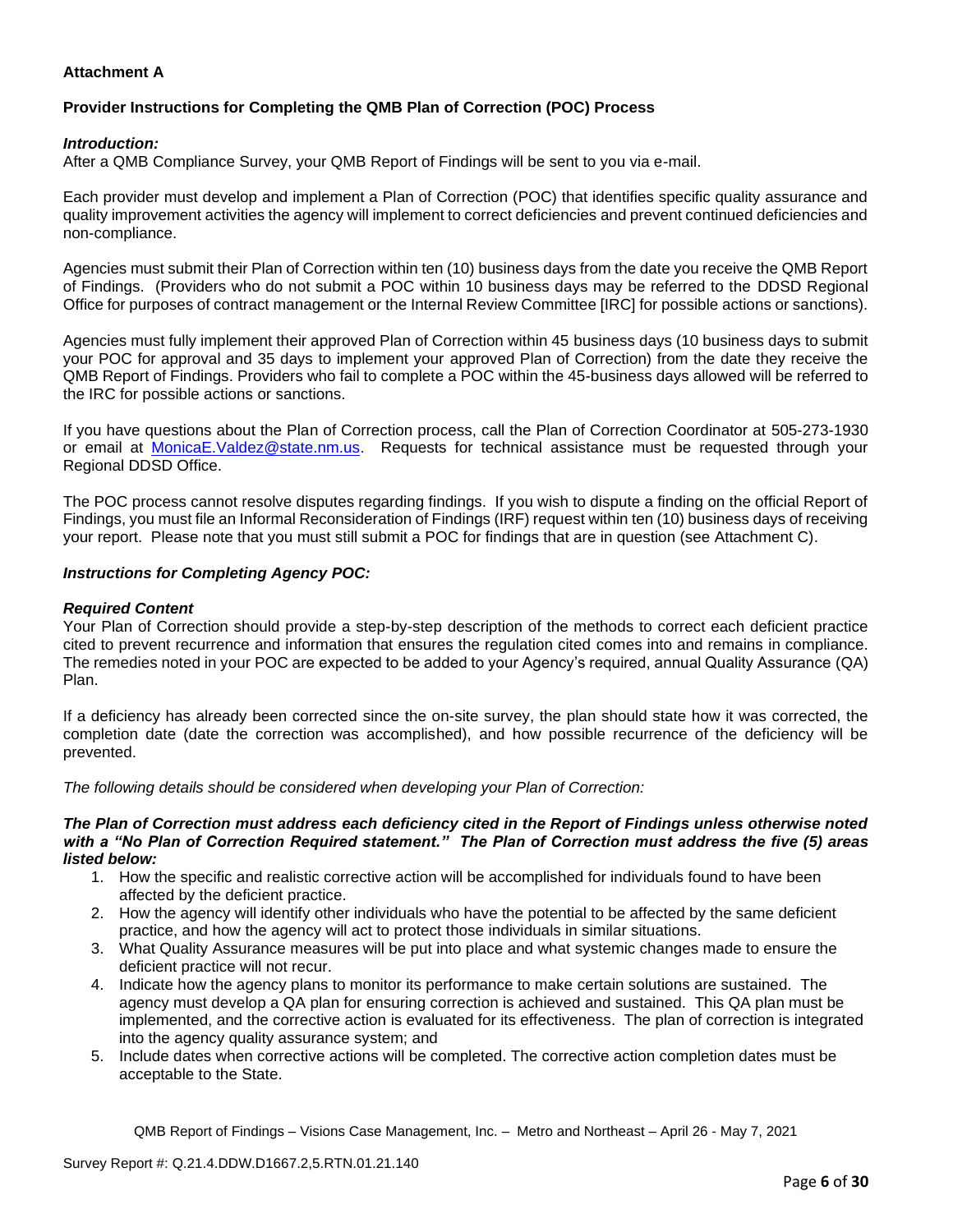*The following details should be considered when developing your Plan of Correction:*

- Details about how and when Individual Served, agency personnel and administrative and service delivery site files are audited by agency personnel to ensure they contain required documents;
- Information about how medication administration records are reviewed to verify they contain all required information before they are distributed to service sites, as they are being used, and after they are completed;
- Your processes for ensuring that all required agency personnel are trained on required DDSD required trainings;
- How accuracy in billing/reimbursement documentation is assured;
- How health, safety is assured;
- For Case Management providers, how Individual Service Plans are reviewed to verify they meet requirements, how the timeliness of level of care (LOC) packet submissions and consumer visits are tracked;
- Your process for gathering, analyzing and responding to quality data indicators; and,
- Details about Quality Targets in various areas, current status, analyses about why targets were not met, and remedies implemented.

*Note:* **Instruction or in-service of staff alone may not be a sufficient plan of correction.** This is a good first step toward correction, but additional steps must be taken to ensure the deficiency is corrected and will not recur.

### *Completion Dates*

- The plan of correction must include a **completion date** (entered in the far right-hand column) for each finding. Be sure the date is **realistic** in the amount of time your Agency will need to correct the deficiency; not to exceed 45 total business days.
- Direct care issues should be corrected immediately and monitored appropriately.
- Some deficiencies may require a staged plan to accomplish total correction.
- Deficiencies requiring replacement of equipment, etc., may require more time to accomplish correction but should show reasonable time frames.

### *Initial Submission of the Plan of Correction Requirements*

- 1. The Plan of Correction must be completed on the official QMB Survey Report of Findings/Plan of Correction Form and received by QMB within ten (10) business days from the date you received the report of findings.
- 2. For questions about the POC process, call the POC Coordinator, Monica Valdez at 505-273-1930 or email at [MonicaE.Valdez@state.nm.us](mailto:MonicaE.Valdez@state.nm.us) for assistance.
- 3. For Technical Assistance (TA) in developing or implementing your POC, contact your Regional DDSD Office.
- 4. Submit your POC to Monica Valdez, POC Coordinator in any of the following ways:
	- a. Electronically at [MonicaE.Valdez@state.nm.us](mailto:MonicaE.Valdez@state.nm.us) *(preferred method)*
	- b. Fax to 505-222-8661, or
	- c. Mail to POC Coordinator, 5301 Central Ave NE Suite 400, Albuquerque, New Mexico 87108
- 5. *Do not submit supporting documentation* (evidence of compliance) to QMB *until after* your POC has been approved by the QMB.
- 6. QMB will notify you when your POC has been "approved" or "denied."
	- a. During this time, whether your POC is "approved," or "denied," you will have a maximum of 45-business days from the date of receipt of your Report of Findings to correct all survey deficiencies.
	- b. If your POC is denied, it must be revised and resubmitted as soon as possible, as the 45-business day limit is in effect.
	- c. If your POC is denied a second time your agency may be referred to the Internal Review Committee.
	- d. You will receive written confirmation when your POC has been approved by QMB and a final deadline for completion of your POC.
	- e. Please note that all POC correspondence will be sent electronically unless otherwise requested.
- 7. Failure to submit your POC within 10 business days without prior approval of an extension by QMB will result in a referral to the Internal Review Committee and the possible implementation of monetary penalties and/or sanctions.

#### *POC Document Submission Requirements*

Once your POC has been approved by the QMB Plan of Correction Coordinator you must submit copies of documents as evidence that all deficiencies have been corrected, as follows.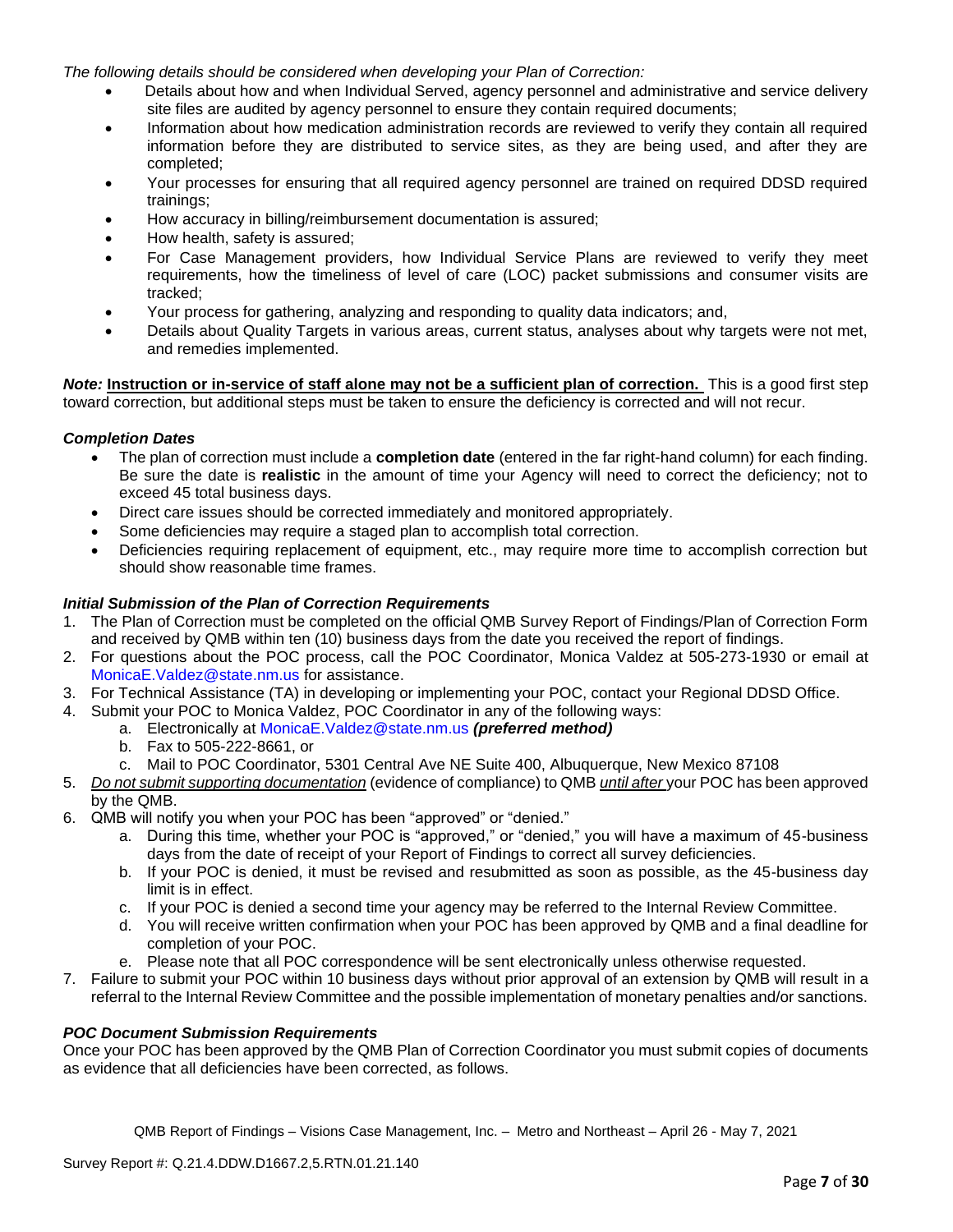- 1. Your internal documents are due within a *maximum* of 45-business days of receipt of your Report of Findings.
- 2. It is preferred that you submit your documents via USPS or other carrier (scanned and saved to CD/DVD disc, flash drive, etc.). If documents containing HIPAA Protected Health Information (PHI) documents must be submitted through S-Comm (Therap), Fax or Postal System, do not send PHI directly to NMDOH email accounts. If the documents do not contain protected Health information (PHI) then you may submit your documents electronically scanned and attached to e-mails.
- 3. All submitted documents *must be annotated*; please be sure the tag numbers and Identification numbers are indicated on each document submitted. Documents which are not annotated with the Tag number and Identification number may not be accepted.
- 4. Do not submit original documents; Please provide copies or scanned electronic files for evidence. Originals must be maintained in the agency file(s) per DDSD Standards.
- 5. In lieu of some documents, you may submit copies of file or home audit forms that clearly indicate cited deficiencies have been corrected, other attestations of correction must be approved by the Plan of Correction Coordinator prior to their submission.
- 6. When billing deficiencies are cited, you must provide documentation to justify billing and/or void and adjust forms submitted to Xerox State Healthcare, LLC for the deficiencies cited in the Report of Findings.

**Revisions, Modifications or Extensions to your Plan of Correction (post QMB approval) must be made in writing and submitted to the Plan of Correction Coordinator, prior to the completion date and are approved on a case-by-case basis. No changes may be made to your POC or the timeframes for implementation without written approval of the POC Coordinator.**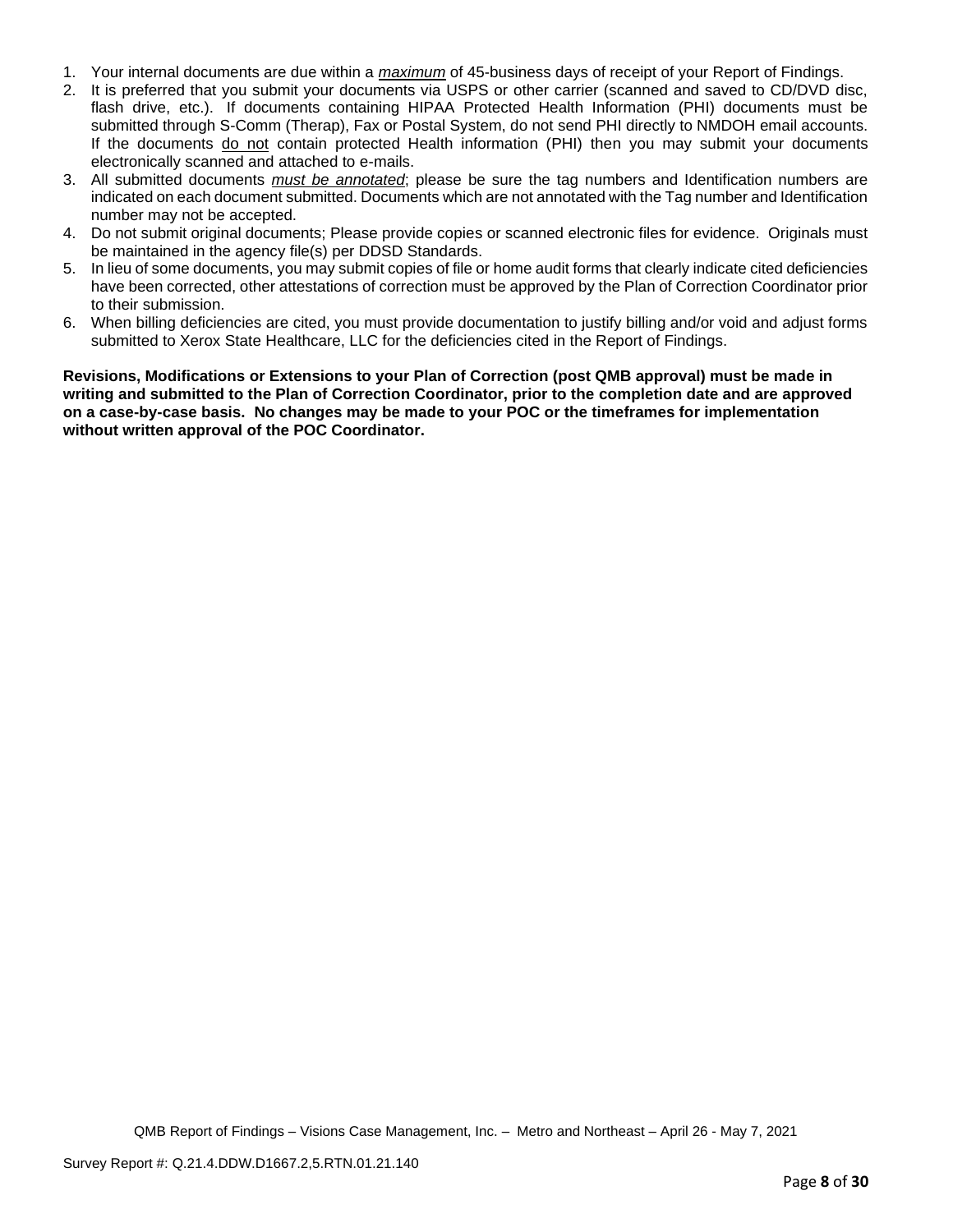# **Department of Health, Division of Health Improvement QMB Determination of Compliance Process**

The Division of Health Improvement, Quality Management Bureau (QMB) surveys compliance of the Developmental Disabilities Waiver (DDW) standards and other state and federal regulations. For the purpose of the case management survey the CMS waiver assurances have been grouped into five (5) Service Domains: Plan of Care (Development and Monitoring); Level of Care; Qualified Providers; Health, Welfare and Safety; and Administrative Oversight (note that Administrative Oversight listed in this document is not the same as the CMS assurance of Administrative Authority. Used in this context it is related to the agency's operational policies and procedures, Quality Assurance system and Medicaid billing and reimbursement processes.)

The QMB Determination of Compliance process is based on provider compliance or non-compliance with standards and regulations identified during the on-site survey process and as reported in the QMB Report of Findings. All areas reviewed by QMB have been agreed to by DDSD and DHI/QMB and are reflective of CMS requirements. All deficiencies (non-compliance with standards and regulations) are identified and cited as either a Standard level deficiency or a Condition of Participation level deficiency in the QMB Reports of Findings. All deficiencies require corrective action when non-compliance is identified.

Each deficiency in your Report of Findings has been predetermined to be a Standard Level Deficiency, a Condition of Participation Level Deficiency, if below 85% compliance or a non-negotiable Condition of Participation Level Deficiency. Your Agency's overall Compliance Determination is based on a Scope and Severity Scale which takes into account the number of Standard and Condition Level Tags cited as well as the percentage of Individuals affected in the sample.

# **Conditions of Participation (CoPs)**

CoPs are based on the Centers for Medicare and Medicaid Services, Home and Community-Based Waiver required assurances, in addition to the New Mexico Developmental Disability Waiver (DDW) Service Standards. The Division of Health Improvement (DHI), in conjunction with the Developmental Disability Support Division (DDSD), has identified certain deficiencies that have the potential to be a Condition of Participation Level, if the tag falls below 85% compliance based on the number of people affected. Additionally, there are what are called nonnegotiable Conditions of Participation, regardless if one person or multiple people are affected. In this context, a CoP is defined as an essential / fundamental regulation or standard, which when out of compliance directly affects the health and welfare of the Individuals served. If no deficiencies within a Tag are at the level of a CoP, it is cited as a Standard Level Deficiency.

### **Service Domains and CoPs for Case Management are as follows:**

**Service Domain: Plan of Care ISP Development & Monitoring -** *Service plans address all participates' assessed needs (including health and safety risk factors) and goals, either by waiver services or through other means. Services plans are updated or revised at least annually or when warranted by changes in the waiver participants' needs.*

### **Potential Condition of Participation Level Tags, if compliance is below 85%:**

- **1A08.3 –** Administrative Case File Individual Service Plan (ISP) / ISP Components
- **4C07 –** Individual Service Planning (Visions, measurable outcome, action steps)
- **4C07.1 –** Individual Service Planning Paid Services
- **4C10 –** Apprv. Budget Worksheet Waiver Review Form / MAD 046
- **4C12 –** Monitoring & Evaluation of Services
- **4C16 –** Requirements for Reports & Distribution of ISP (Provider Agencies, Individual and/or Guardian)

**Service Domain: Level of Care -** *Initial and annual Level of Care (LOC) evaluations are completed within timeframes specified by the State.*

### **Potential Condition of Participation Level Tags, if compliance is below 85%:**

QMB Report of Findings – Visions Case Management, Inc. – Metro and Northeast – April 26 - May 7, 2021

Survey Report #: Q.21.4.DDW.D1667.2,5.RTN.01.21.140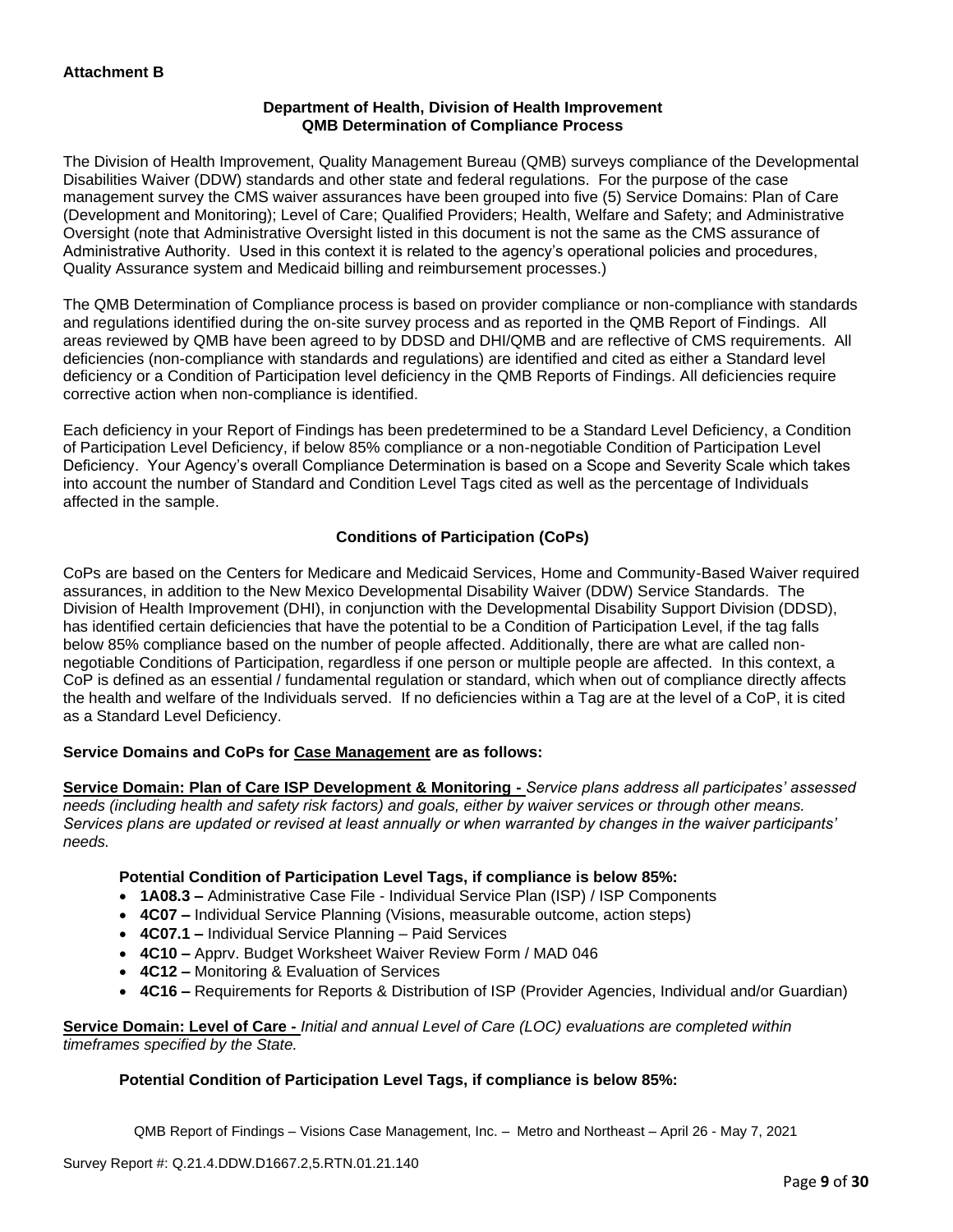• **4C04 –** Assessment Activities

**Service Domain: Qualified Providers -** *The State monitors non-licensed/non-certified providers to assure adherence to waiver requirements. The State implements its policies and procedures for verifying that provider training is conducted in accordance with State requirements and the approved waiver.*

# **Potential Condition of Participation Level Tags, if compliance is below 85%:**

- **1A22/4C02 –** Case Manager: Individual Specific Competencies
- **1A22.1 / 4C02.1 –** Case Manager Competencies: Knowledge of Service

## **Non-Negotiable Condition of Participation Level Tags (one or more Individuals are cited):**

- **1A25.1 –** Caregiver Criminal History Screening
- **1A26.1 –** Consolidated On-line Registry Employee Abuse Registry

**Service Domain: Health, Welfare and Safety -** *The State, on an ongoing basis, identifies, addresses and seeks to prevent occurrences of abuse, neglect and exploitation. Individuals shall be afforded their basic human rights. The provider supports individuals to access needed healthcare services in a timely manner.*

### **Potential Condition of Participation Level Tags, if compliance is below 85%:**

- **1A08.2 –** Administrative Case File: Healthcare Requirements & Follow-up
- **1A15.2 –** Administrative Case File: Healthcare Documentation (Therap and Required Plans)

### **Non-Negotiable Condition of Participation Level Tags (one or more Individuals are cited):**

• **1A05 –** General Requirements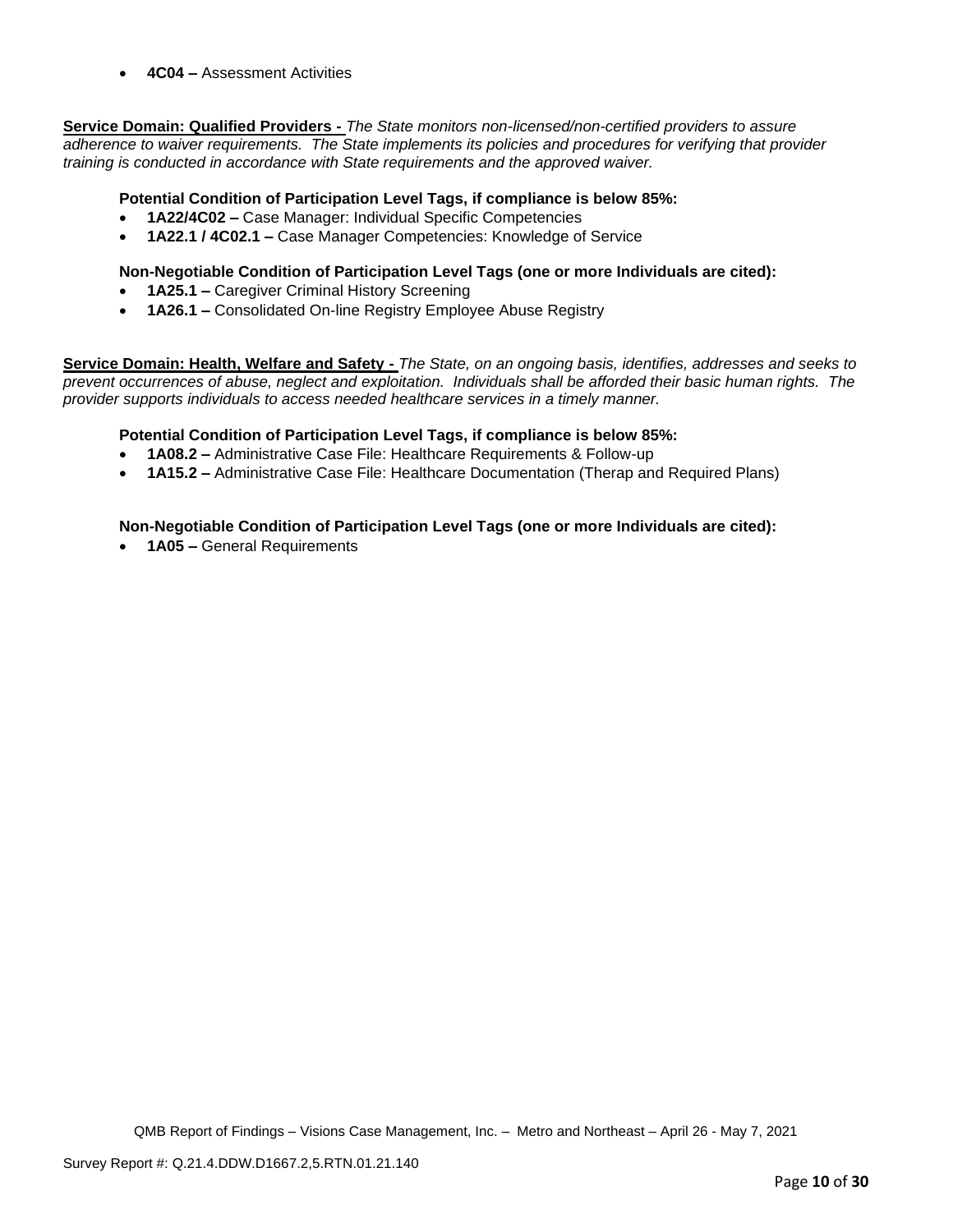# **Attachment C**

#### **Guidelines for the Provider Informal Reconsideration of Finding (IRF) Process**

#### **Introduction:**

Throughout the QMB Survey process, surveyors are openly communicating with providers. Open communication means surveyors have clarified issues and/or requested missing information before completing the review through the use of the signed/dated "Document Request," or "Administrative Needs," etc. forms. Regardless, there may still be instances where the provider disagrees with a specific finding. Providers may use the following process to informally dispute a finding.

#### **Instructions:**

- 1. The Informal Reconsideration of the Finding (IRF) request must be received in writing to the QMB Deputy Bureau Chief **within 10 business days** of receipt of the final Report of Findings **(***Note: No extensions are granted for the IRF)***.**
- 2. The written request for an IRF *must* be completed on the QMB Request for Informal Reconsideration of Finding form available on the QMB website: <https://nmhealth.org/about/dhi/cbp/irf/>
- 3. The written request for an IRF must specify in detail the request for reconsideration and why the finding is inaccurate.
- 4. The IRF request must include all supporting documentation or evidence.
- 5. If you have questions about the IRF process, email the IRF Chairperson, Valerie V. Valdez at [valerie.valdez@state.nm.us](mailto:valerie.valdez@state.nm.us) for assistance.

#### **The following limitations apply to the IRF process:**

- The written request for an IRF and all supporting evidence must be received within 10 business days.
- Findings based on evidence requested during the survey and not provided may not be subject to reconsideration.
- The supporting documentation must be new evidence not previously reviewed or requested by the survey team.
- Providers must continue to complete their Plan of Correction during the IRF process
- Providers may not request an IRF to challenge the sampling methodology.
- Providers may not request an IRF based on disagreement with the nature of the standard or regulation.
- Providers may not request an IRF to challenge the team composition.
- Providers may not request an IRF to challenge the DHI/QMB determination of compliance or the length of their DDSD provider contract.

A Provider forfeits the right to an IRF if the request is not received within 10 business days of receiving the report and/or does not include all supporting documentation or evidence to show compliance with the standards and regulations.

The IRF Committee will review the request; the Provider will be notified in writing of the ruling; no face-to-face meeting will be conducted.

When a Provider requests that a finding be reconsidered, it does not stop or delay the Plan of Correction process. **Providers must continue to complete the Plan of Correction, including the finding in dispute regardless of the IRF status.** If a finding is removed or modified, it will be noted and removed or modified from the Report of Findings. It should be noted that in some cases a Plan of Correction may be completed prior to the IRF process being completed. The provider will be notified in writing on the decisions of the IRF committee.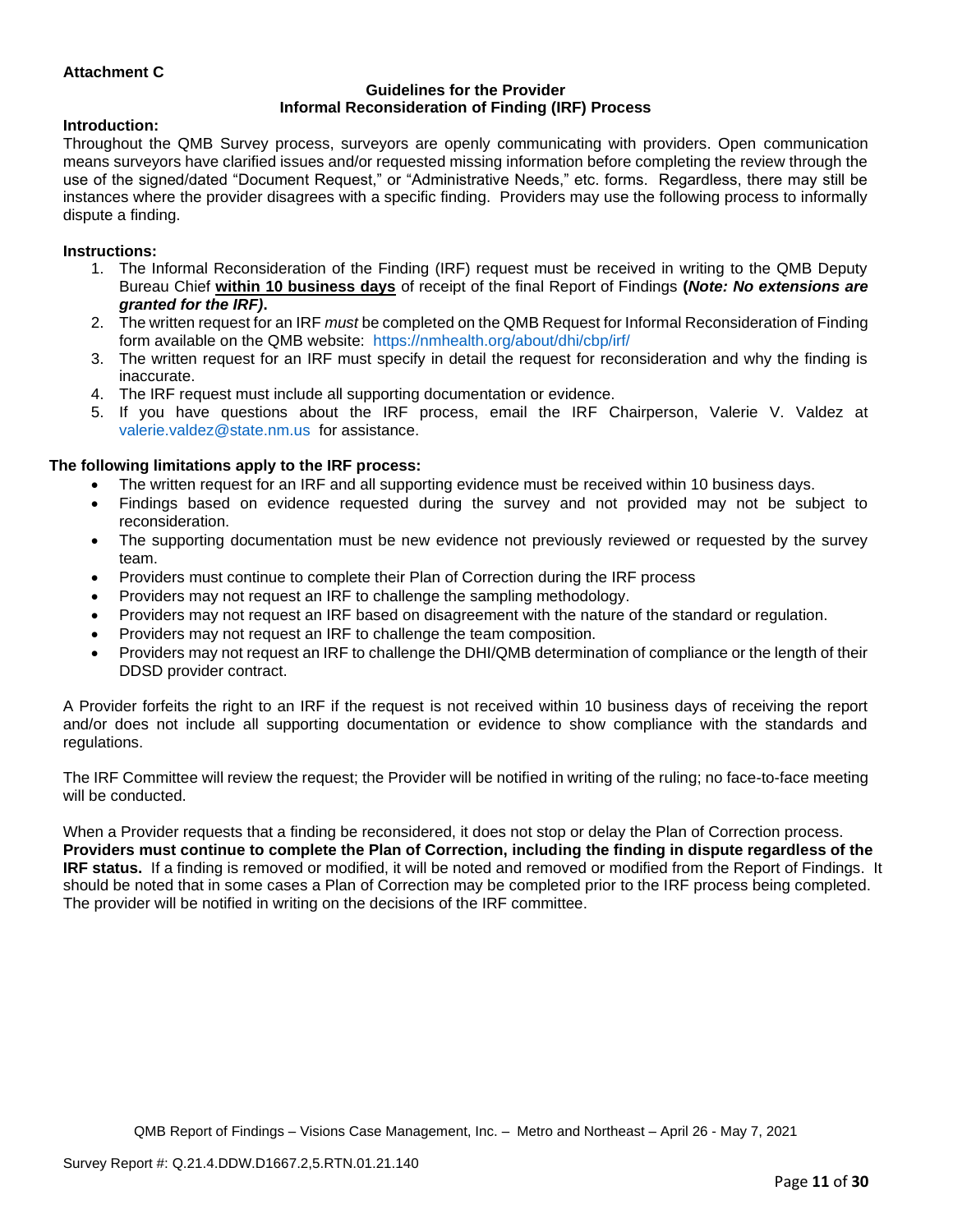# **QMB Determinations of Compliance**

# **Compliance:**

The QMB determination of *Compliance* indicates that a provider has either no deficiencies found during a survey or that no deficiencies at the Condition of Participation Level were found. The agency has obtained a level of compliance such that there is a minimal potential for harm to individuals' health and safety. To qualify for a determination of *Compliance*, the provider must have received no Conditions of Participation Level Deficiencies and have a minimal number of Individuals on the sample affected by the findings indicated in the Standards Level Tags.

# **Partial-Compliance with Standard Level Tags:**

The QMB determination of *Partial-Compliance with Standard Level Tags* indicates that a provider is in compliance with all Condition of Participation Level deficiencies but is out of compliance with a certain percentage of Standard Level deficiencies. This partial-compliance, if not corrected, may result in a negative outcome or the potential for more than minimal harm to individuals' health and safety. There are two ways to receive a determination of Partial Compliance with Standard Level Tags:

- 1. Your Report of Findings includes 16 or fewer Standards Level Tags with between 75% and 100% of the survey sample affected in any tag.
- 2. Your Report of Findings includes 17 or more Standard Level Tags with between 50% to 74% of the survey sample affected in any tag.

# **Partial-Compliance with Standard Level Tags and Condition of Participation Level Tags:**

The QMB determination of *Partial-Compliance with Standard Level Tags and Condition of Participation Level Tags*  indicates that a provider is out of compliance with one to five  $(1 - 5)$  Condition of Participation Level Tags. This partial-compliance, if not corrected, may result in a serious negative outcome or the potential for more than minimal harm to individuals' health and safety.

### **Non-Compliance:**

The QMB determination of *Non-Compliance* indicates a provider is significantly out of compliance with both Standard Level deficiencies and Conditions of Participation level deficiencies. This non-compliance, if not corrected, may result in a serious negative outcome or the potential for more than minimal harm to individuals' health and safety. There are three ways an agency can receive a determination of Non-Compliance:

- 1. Your Report of Findings includes 17 or more total Tags with 0 to 5 Condition of Participation Level Tags with 75% to 100% of the survey sample affected in any Condition of Participation Level tag.
- 2. Your Report of Findings includes any amount of Standard Level Tags with 6 or more Condition of Participation Level Tags.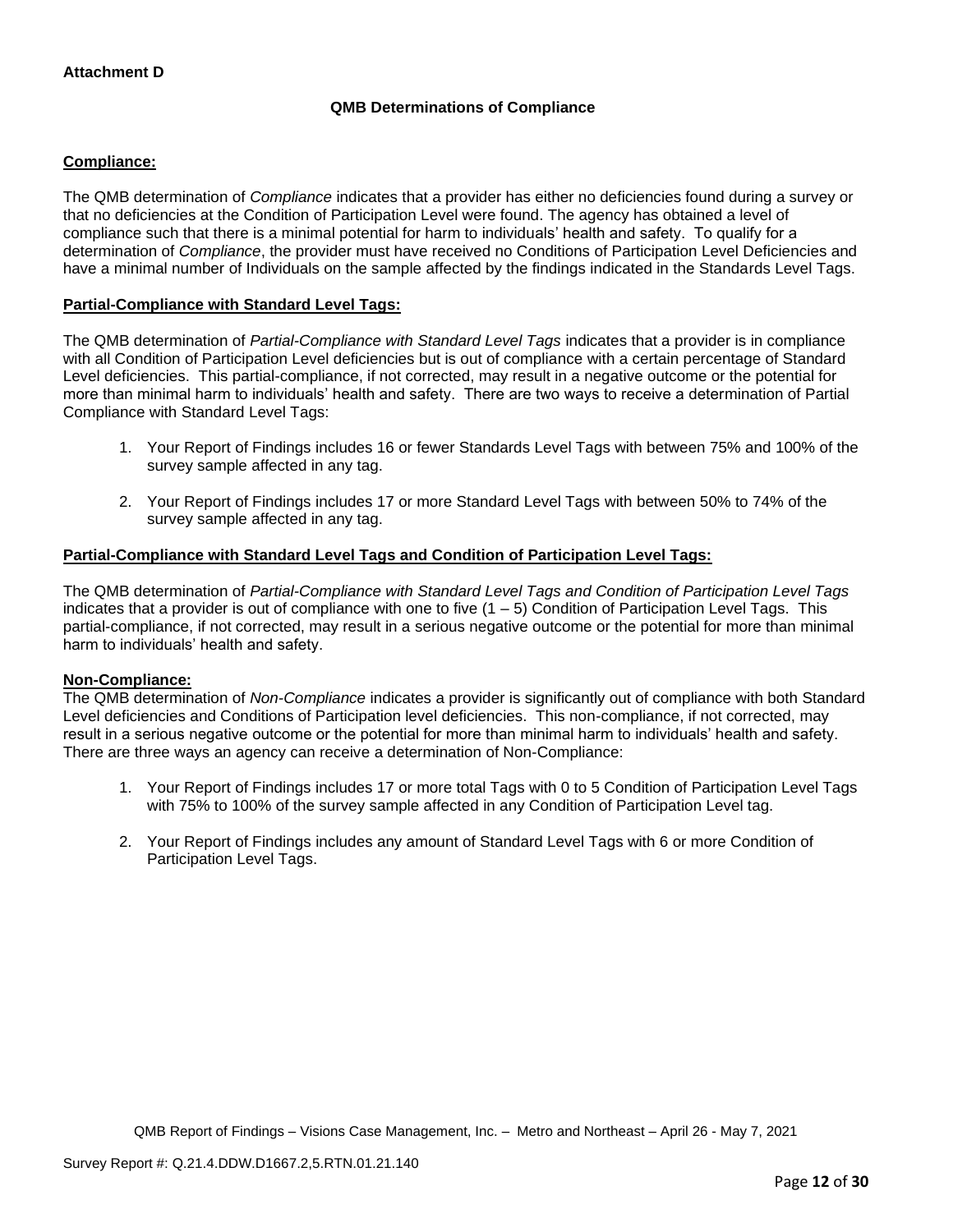| Compliance                                                                                          | Weighting                                                                                                                 |                                                                                                                                    |                                                                                                                             |                                                                                                                        |                                                                                                                         |                                                                                                                             |                                                                                                               |
|-----------------------------------------------------------------------------------------------------|---------------------------------------------------------------------------------------------------------------------------|------------------------------------------------------------------------------------------------------------------------------------|-----------------------------------------------------------------------------------------------------------------------------|------------------------------------------------------------------------------------------------------------------------|-------------------------------------------------------------------------------------------------------------------------|-----------------------------------------------------------------------------------------------------------------------------|---------------------------------------------------------------------------------------------------------------|
| <b>Determination</b>                                                                                |                                                                                                                           | LOW                                                                                                                                |                                                                                                                             | <b>MEDIUM</b>                                                                                                          |                                                                                                                         |                                                                                                                             | <b>HIGH</b>                                                                                                   |
|                                                                                                     |                                                                                                                           |                                                                                                                                    |                                                                                                                             |                                                                                                                        |                                                                                                                         |                                                                                                                             |                                                                                                               |
| <b>Total Tags:</b>                                                                                  | up to 16                                                                                                                  | 17 or more                                                                                                                         | up to 16                                                                                                                    | 17 or more                                                                                                             | <b>Any Amount</b>                                                                                                       | 17 or more                                                                                                                  | <b>Any Amount</b>                                                                                             |
|                                                                                                     | and                                                                                                                       | and                                                                                                                                | and                                                                                                                         | and                                                                                                                    | And/or                                                                                                                  | and                                                                                                                         | And/or                                                                                                        |
| <b>COP Level Tags:</b>                                                                              | 0 COP                                                                                                                     | 0 COP                                                                                                                              | 0 COP                                                                                                                       | 0 COP                                                                                                                  | 1 to 5 COP                                                                                                              | 0 to 5 CoPs                                                                                                                 | 6 or more COP                                                                                                 |
|                                                                                                     | and                                                                                                                       | and                                                                                                                                | and                                                                                                                         | and                                                                                                                    |                                                                                                                         | and                                                                                                                         |                                                                                                               |
| Sample Affected:                                                                                    | 0 to 74%                                                                                                                  | 0 to 49%                                                                                                                           | 75 to 100%                                                                                                                  | 50 to 74%                                                                                                              |                                                                                                                         | 75 to 100%                                                                                                                  |                                                                                                               |
| "Non-<br>Compliance"                                                                                |                                                                                                                           |                                                                                                                                    |                                                                                                                             |                                                                                                                        |                                                                                                                         | 17 or more<br><b>Total Tags with</b><br>75 to 100% of<br>the Individuals<br>in the sample<br>cited in any<br>CoP Level tag. | Any Amount of<br><b>Standard Level</b><br>Tags and 6 or<br>more Conditions<br>of Participation<br>Level Tags. |
| "Partial Compliance<br>with Standard Level<br>tags and Condition<br>of Participation<br>Level Tags" |                                                                                                                           |                                                                                                                                    |                                                                                                                             |                                                                                                                        | <b>Any Amount</b><br><b>Standard Level</b><br>Tags, plus 1 to 5<br><b>Conditions of</b><br>Participation<br>Level tags. |                                                                                                                             |                                                                                                               |
| "Partial<br><b>Compliance with</b><br><b>Standard Level</b><br>tags"                                |                                                                                                                           |                                                                                                                                    | up to 16<br><b>Standard Level</b><br>Tags with 75<br>to 100% of the<br>individuals in<br>the sample<br>cited in any<br>tag. | 17 or more<br><b>Standard Level</b><br>Tags with 50<br>to 74% of the<br>individuals in<br>the sample<br>cited any tag. |                                                                                                                         |                                                                                                                             |                                                                                                               |
| "Compliance"                                                                                        | Up to 16<br><b>Standard Level</b><br>Tags with 0 to<br>74% of the<br>individuals in<br>the sample<br>cited in any<br>tag. | 17 or more<br><b>Standard Level</b><br>Tags with 0 to<br><b>49% of the</b><br>individuals in<br>the sample<br>cited in any<br>tag. |                                                                                                                             |                                                                                                                        |                                                                                                                         |                                                                                                                             |                                                                                                               |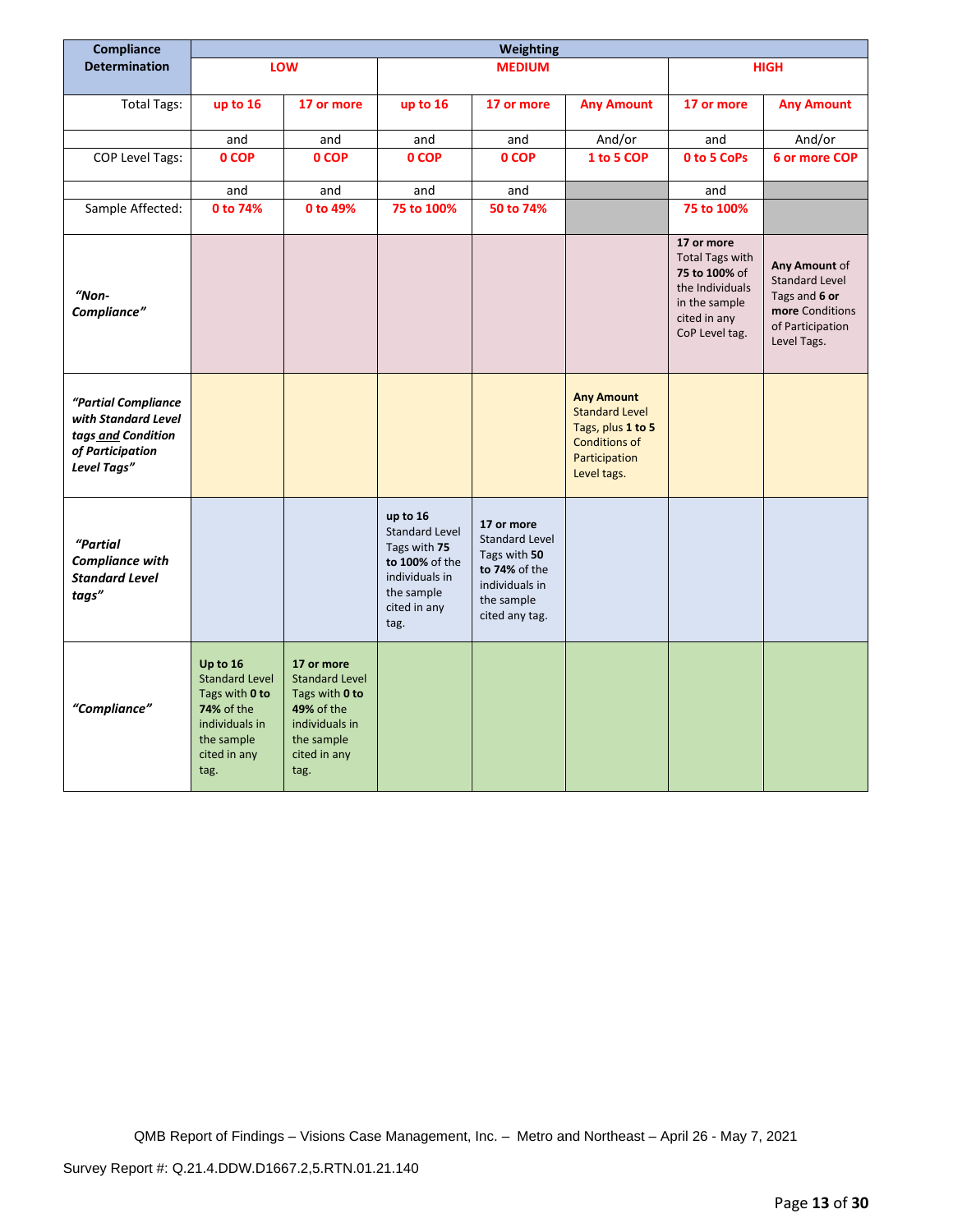**Agency: Visions Case Management, Inc. – Metro and Northeast Region** Program: Developmental Disabilities Waiver<br>Service: 2018: Case Management 2018: Case Management<br>Routine Survey Type:<br>Survey Date: **Survey Date: April 26 - May 7, 2021**

| <b>Standard of Care</b>                                                                                                                                                                                                                                                                                                                                                                                                                                                                                                                                                                                                                                                                                                                                                                                                                                                                                                                                                                                                                                                                                                                                                                                                                                             | <b>Deficiencies</b>                                                                                                                                                                                                                                                                                                                                                                                                                                                                                                                                                                                                                                                                                                                                                                                                                                                                | Agency Plan of Correction, On-going QA/QI<br>& Responsible Party                                                                                                                                                                                                                                                                                                                                                                                                                                                                                                                                                         | <b>Completion</b><br><b>Date</b> |  |
|---------------------------------------------------------------------------------------------------------------------------------------------------------------------------------------------------------------------------------------------------------------------------------------------------------------------------------------------------------------------------------------------------------------------------------------------------------------------------------------------------------------------------------------------------------------------------------------------------------------------------------------------------------------------------------------------------------------------------------------------------------------------------------------------------------------------------------------------------------------------------------------------------------------------------------------------------------------------------------------------------------------------------------------------------------------------------------------------------------------------------------------------------------------------------------------------------------------------------------------------------------------------|------------------------------------------------------------------------------------------------------------------------------------------------------------------------------------------------------------------------------------------------------------------------------------------------------------------------------------------------------------------------------------------------------------------------------------------------------------------------------------------------------------------------------------------------------------------------------------------------------------------------------------------------------------------------------------------------------------------------------------------------------------------------------------------------------------------------------------------------------------------------------------|--------------------------------------------------------------------------------------------------------------------------------------------------------------------------------------------------------------------------------------------------------------------------------------------------------------------------------------------------------------------------------------------------------------------------------------------------------------------------------------------------------------------------------------------------------------------------------------------------------------------------|----------------------------------|--|
| Service Domain: Plan of Care - ISP Development & Monitoring - Service plans address all participates' assessed needs (including health and safety risk<br>factors) and goals, either by waiver services or through other means. Services plans are updated or revised at least annually or when warranted by changes in the<br>waiver participants' needs.                                                                                                                                                                                                                                                                                                                                                                                                                                                                                                                                                                                                                                                                                                                                                                                                                                                                                                          |                                                                                                                                                                                                                                                                                                                                                                                                                                                                                                                                                                                                                                                                                                                                                                                                                                                                                    |                                                                                                                                                                                                                                                                                                                                                                                                                                                                                                                                                                                                                          |                                  |  |
| Tag # 4C07 Individual Service Planning<br>(Visions, measurable outcome, action<br>steps)                                                                                                                                                                                                                                                                                                                                                                                                                                                                                                                                                                                                                                                                                                                                                                                                                                                                                                                                                                                                                                                                                                                                                                            | <b>Condition of Participation Level Deficiency</b>                                                                                                                                                                                                                                                                                                                                                                                                                                                                                                                                                                                                                                                                                                                                                                                                                                 |                                                                                                                                                                                                                                                                                                                                                                                                                                                                                                                                                                                                                          |                                  |  |
| Developmental Disabilities (DD) Waiver<br>Service Standards 2/26/2018; Re-Issue:<br>12/28/2018; Eff 1/1/2019<br><b>Chapter 4: Person-Centered Planning</b><br>(PCP): 4.1 Essential Elements of Person-<br>Centered Planning (PCP): Person-centered<br>planning is a process that places a person at<br>the center of planning his/her life and supports.<br>It is an ongoing process that is the foundation<br>for all aspects of the DD Waiver Program and<br>DD Waiver Provider Agencies' work with<br>people with I/DD. The process is designed to<br>identify the strengths, capacities, preferences,<br>and needs of the person. The process may<br>include other people chosen by the person,<br>who are able to serve as important contributors<br>to the process. Overall, PCP involves person-<br>centered thinking, person-centered service<br>planning, and person-centered practice. PCP<br>enables and assists the person to identify and<br>access a personalized mix of paid and non-<br>paid services and supports to assist him or her<br>to achieve personally defined outcomes in the<br>community. The CMS requires use of PCP in<br>the development of the ISP.<br>NMAC 7.26.5.14 DEVELOPMENT OF THE<br><b>INDIVIDUAL SERVICE PLAN (ISP) -</b> | After an analysis of the evidence it has been<br>determined there is a significant potential for a<br>negative outcome to occur.<br>Based on record review, the Agency did not<br>ensure the ISP was developed in accordance<br>with the rule governing ISP development, as it<br>relates to realistic and measurable desired<br>outcomes and vision statements to 5 of 16<br>Individuals.<br>The following was found with regards to ISP<br>Outcomes:<br>Individual #3:<br>• " will complete household chores."<br>Outcome does not indicate how and/or when<br>it would be completed.<br>• "will participate in communal activities."<br>Outcome does not indicate how and/or when<br>it would be completed.<br>Individual #6:<br>• " will make a sugar free dessert for all<br>housemates once a month." Outcome does<br>not indicate how and/or when it would be<br>completed. | Provider:<br><b>State your Plan of Correction for the</b><br>deficiencies cited in this tag here (How is the<br>deficiency going to be corrected? This can be<br>specific to each deficiency cited or if possible an<br>overall correction?): $\rightarrow$<br><b>Provider:</b><br><b>Enter your ongoing Quality</b><br><b>Assurance/Quality Improvement processes</b><br>as it related to this tag number here (What is<br>going to be done? How many individuals is this<br>going to affect? How often will this be completed?<br>Who is responsible? What steps will be taken if<br>issues are found?): $\rightarrow$ |                                  |  |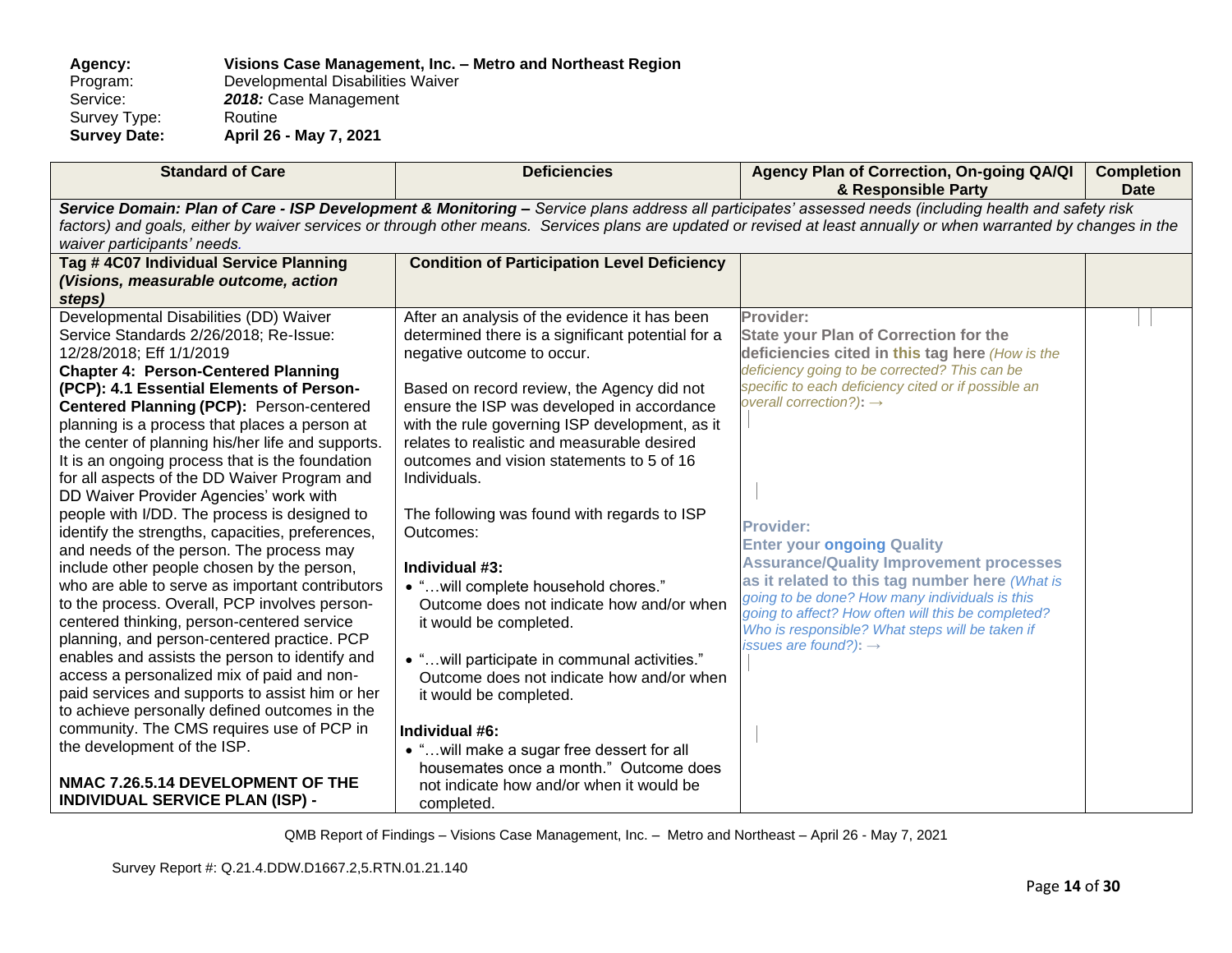| <b>CONTENT OF INDIVIDUAL SERVICE</b>              | Individual #7:                                       |  |
|---------------------------------------------------|------------------------------------------------------|--|
| PLANS: Each ISP shall contain.                    | • "I will participate in life skill activities of my |  |
| B. Long term vision: The vision statement shall   | choosing weekly." Outcome does not                   |  |
| be recorded in the individual's actual words,     | indicate how and/or when it would be                 |  |
| whenever possible. For example, in a long-term    | completed.                                           |  |
| vision statement, the individual may describe     |                                                      |  |
| him or herself living and working independently   | Individual #9:                                       |  |
| in the community.                                 | • "will complete a photo album of pictures he        |  |
|                                                   | has chosen from his outings, weekly                  |  |
| C. Outcomes:                                      | community activities and around the home."           |  |
| The IDT has the explicit responsibility<br>(1)    | Outcome does not indicate how and/or when            |  |
| of identifying reasonable services and supports   | it would be completed.                               |  |
| needed to assist the individual in achieving the  |                                                      |  |
| desired outcome and long-term vision. The IDT     | • " will increase socialization as he develops       |  |
| determines the intensity, frequency, duration,    | a relationship with the local animal shelter."       |  |
| location and method of delivery of needed         | Outcome does not indicate how and/or when            |  |
| services and supports. All IDT members may        | it would be completed.                               |  |
| generate suggestions and assist the individual    |                                                      |  |
| in communicating and developing outcomes.         | Individual #12:                                      |  |
| Outcome statements shall also be written in the   | • "will submit completed time sheet for her          |  |
| individual's own words, whenever possible.        | job." Outcome does not indicate how and/or           |  |
| Outcomes shall be prioritized in the ISP.         | when it would be completed.                          |  |
| Outcomes planning shall be<br>(2)                 |                                                      |  |
| implemented in one or more of the four "life      | • " will volunteer in her community while            |  |
| areas" (work or leisure activities, health or     | exploring other opportunities." Outcome              |  |
| development of relationships) and address as      | does not indicate how and/or when it would           |  |
| appropriate home environment, vocational,         | be completed.                                        |  |
| educational, communication, self-care,            |                                                      |  |
| leisure/social, community resource use, safety,   |                                                      |  |
| psychological/behavioral and medical/health       |                                                      |  |
| outcomes. The IDT shall assure that the           |                                                      |  |
| outcomes in the ISP relate to the individual's    |                                                      |  |
| long-term vision statement. Outcomes are          |                                                      |  |
| required for any life area for which the          |                                                      |  |
| individual receives services funded by the        |                                                      |  |
| developmental disabilities Medicaid waiver.       |                                                      |  |
|                                                   |                                                      |  |
| D. Individual preference: The individual's        |                                                      |  |
| preferences, capabilities, strengths and needs    |                                                      |  |
| in each life area determined to be relevant to    |                                                      |  |
| the identified ISP outcomes shall be reflected in |                                                      |  |
| the ISP. The long-term vision, age,               |                                                      |  |
| circumstances, and interests of the individual,   |                                                      |  |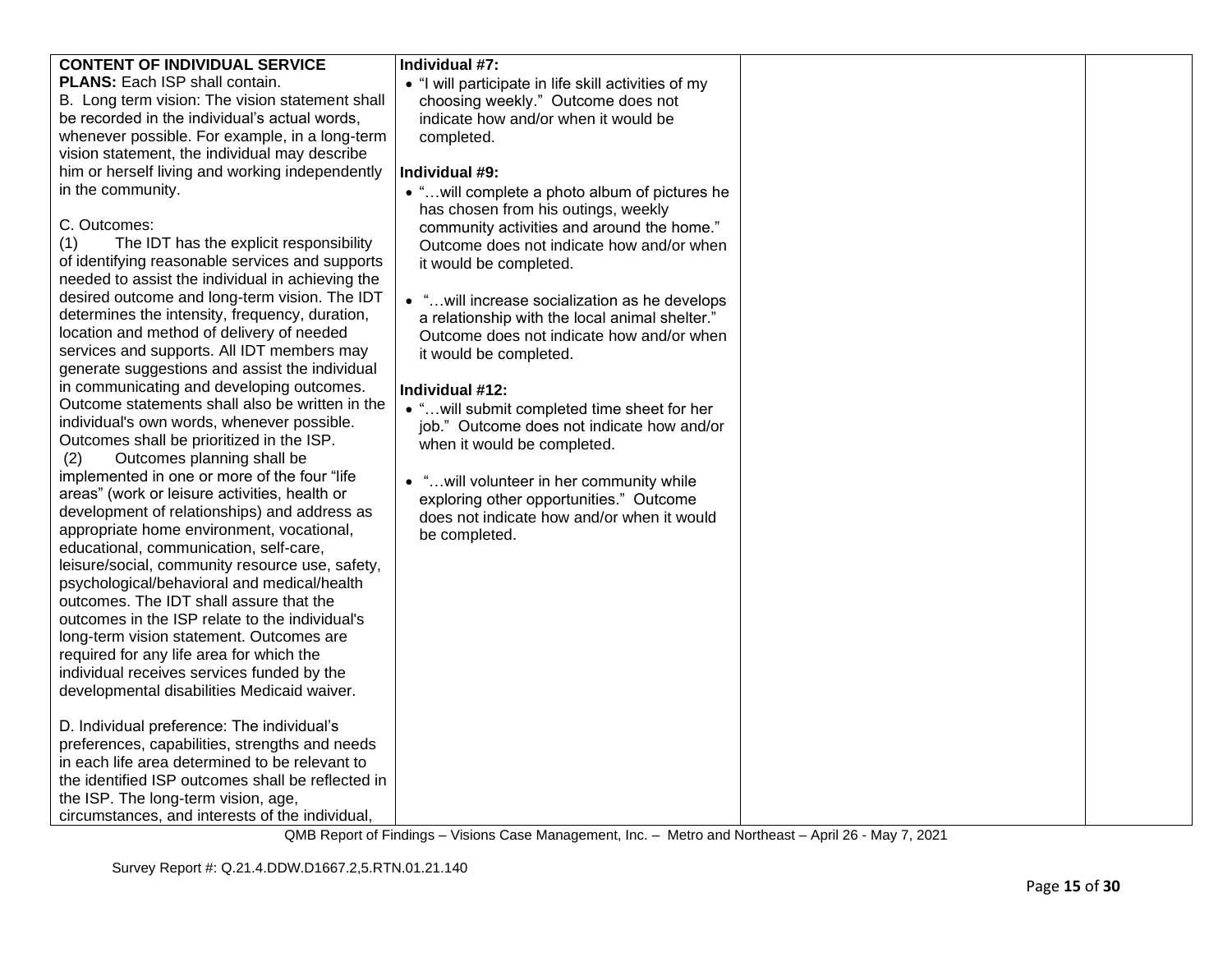| shall determine the life area relevance, if any to |  |  |
|----------------------------------------------------|--|--|
|                                                    |  |  |
| the individual's ISP.                              |  |  |
|                                                    |  |  |
| E. Action plans:                                   |  |  |
| Specific ISP action plans that will<br>(1)         |  |  |
| assist the individual in achieving each            |  |  |
|                                                    |  |  |
| identified, desired outcome shall be developed     |  |  |
| by the IDT and stated in the ISP. The IDT          |  |  |
| establishes the action plan of the ISP, as well    |  |  |
| as the criteria for measuring progress on each     |  |  |
| action step.                                       |  |  |
|                                                    |  |  |
| Service providers shall develop<br>(2)             |  |  |
| specific action plans and strategies (methods      |  |  |
| and procedures) for implementing each ISP          |  |  |
| desired outcome. Timelines for meeting each        |  |  |
| action step are established by the IDT.            |  |  |
| Responsible parties to oversee appropriate         |  |  |
|                                                    |  |  |
| implementation of each action step are             |  |  |
| determined by the IDT.                             |  |  |
| The action plans, strategies,<br>(3)               |  |  |
| timelines and criteria for measuring progress,     |  |  |
| shall be relevant to each desired outcome          |  |  |
|                                                    |  |  |
| established by the IDT. The individual's           |  |  |
| definition of success shall be the primary         |  |  |
| criterion used in developing objective,            |  |  |
| quantifiable indicators for measuring progress.    |  |  |
|                                                    |  |  |
|                                                    |  |  |
|                                                    |  |  |
|                                                    |  |  |
|                                                    |  |  |
|                                                    |  |  |
|                                                    |  |  |
|                                                    |  |  |
|                                                    |  |  |
|                                                    |  |  |
|                                                    |  |  |
|                                                    |  |  |
|                                                    |  |  |
|                                                    |  |  |
|                                                    |  |  |
|                                                    |  |  |
|                                                    |  |  |
|                                                    |  |  |
|                                                    |  |  |
|                                                    |  |  |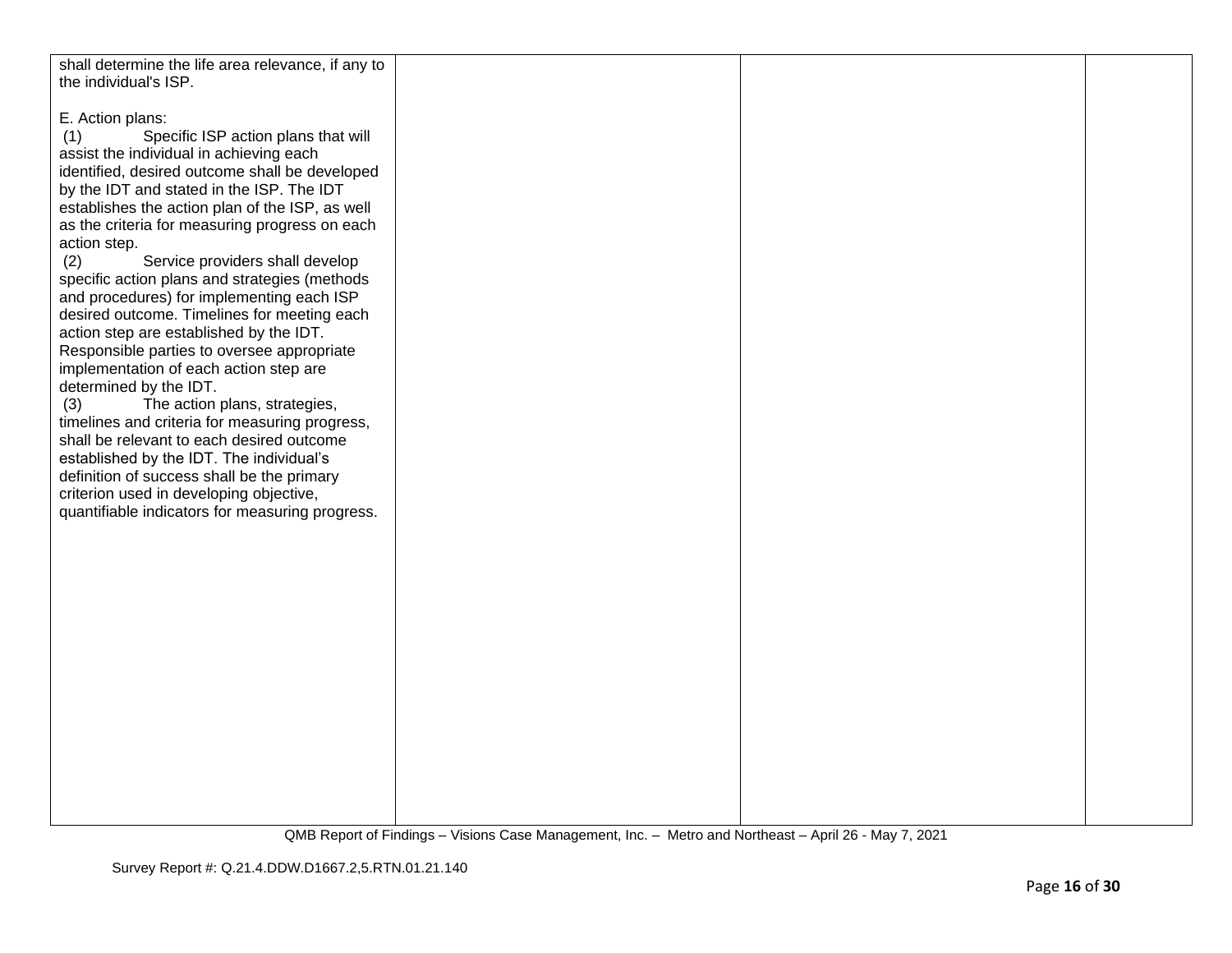| Tag #4C09 Secondary FOC                                                                                                                                                                                                                                                                                                                                                                                                                                                                                                                                                                                                                                                                                                                                                                                                                                                                                                                                                                                                                                                                                                                                                                                                                                                                                                                                                                                                                                                                                                                                                                                                                                                                                   | <b>Standard Level Deficiency</b>                                                                                                                                                                                                                                                                                                                                                                                                                                                                            |                                                                                                                                                                                                                                                                                                                                                                                                                                                                                                                                                                                                                          |  |
|-----------------------------------------------------------------------------------------------------------------------------------------------------------------------------------------------------------------------------------------------------------------------------------------------------------------------------------------------------------------------------------------------------------------------------------------------------------------------------------------------------------------------------------------------------------------------------------------------------------------------------------------------------------------------------------------------------------------------------------------------------------------------------------------------------------------------------------------------------------------------------------------------------------------------------------------------------------------------------------------------------------------------------------------------------------------------------------------------------------------------------------------------------------------------------------------------------------------------------------------------------------------------------------------------------------------------------------------------------------------------------------------------------------------------------------------------------------------------------------------------------------------------------------------------------------------------------------------------------------------------------------------------------------------------------------------------------------|-------------------------------------------------------------------------------------------------------------------------------------------------------------------------------------------------------------------------------------------------------------------------------------------------------------------------------------------------------------------------------------------------------------------------------------------------------------------------------------------------------------|--------------------------------------------------------------------------------------------------------------------------------------------------------------------------------------------------------------------------------------------------------------------------------------------------------------------------------------------------------------------------------------------------------------------------------------------------------------------------------------------------------------------------------------------------------------------------------------------------------------------------|--|
| Developmental Disabilities (DD) Waiver<br>Service Standards 2/26/2018; Re-Issue:<br>12/28/2018; Eff 1/1/2019<br><b>Chapter 4: Person-Centered Planning</b><br>(PCP): 4.7 Choice of DD Waiver Provider<br><b>Agencies and Secondary Freedom of</b><br>Choice (SFOC): People receiving DD Waiver<br>funded services have the right to choose any<br>qualified provider of case management<br>services listed on the PFOC and a qualified<br>provider of any other DD Waiver service listed<br>on SFOC form. The PFOC is maintained by<br>each Regional Office. The SFOC is maintained<br>by the Provider Enrollment Unit (PEU) and<br>made available through the SFOC website:<br>http://sfoc.health.state.nm.us/.<br>4.7.2. Annual Review of SFOC: Choice of<br>Provider Agencies must be continually<br>assured. A person has a right to change<br>Provider Agencies if he/she is not satisfied with<br>services at any time.<br>The SFOC form must be utilized when<br>1.<br>the person and/or legal guardian wants to<br>change Provider Agencies.<br>The SFOC must be signed at the time of<br>2.<br>the initial service selection and reviewed<br>annually by the CM and the person and/or<br>guardian.<br>3.<br>A current list of approved Provider<br>Agencies by county for all DD Waiver<br>services is available through the SFOC<br>website: http://sfoc.health.state.nm.us/<br><b>Chapter 8 Case Management: 8.2.8</b><br><b>Maintaining a Complete Client Record:</b><br>The CM is required to maintain documentation<br>for each person supported according to the<br>following requirements:<br>3. The case file must contain the documents<br>identified in Appendix A Client File Matrix. | Based on record review, the Agency did not<br>maintain the Secondary Freedom of Choice<br>documentation (for current services) and/or<br>ensure individuals obtained all services through<br>the Freedom of Choice Process for 1 of 16<br>individuals.<br>Review of the Agency individual case files<br>revealed 1 out of 76 Secondary Freedom of<br>Choices were not found and/or not agency<br>specific to the individual's current services:<br><b>Secondary Freedom of Choice:</b><br>• Respite $(#13)$ | Provider:<br><b>State your Plan of Correction for the</b><br>deficiencies cited in this tag here (How is the<br>deficiency going to be corrected? This can be<br>specific to each deficiency cited or if possible an<br>overall correction?): $\rightarrow$<br><b>Provider:</b><br><b>Enter your ongoing Quality</b><br><b>Assurance/Quality Improvement processes</b><br>as it related to this tag number here (What is<br>going to be done? How many individuals is this<br>going to affect? How often will this be completed?<br>Who is responsible? What steps will be taken if<br>issues are found?): $\rightarrow$ |  |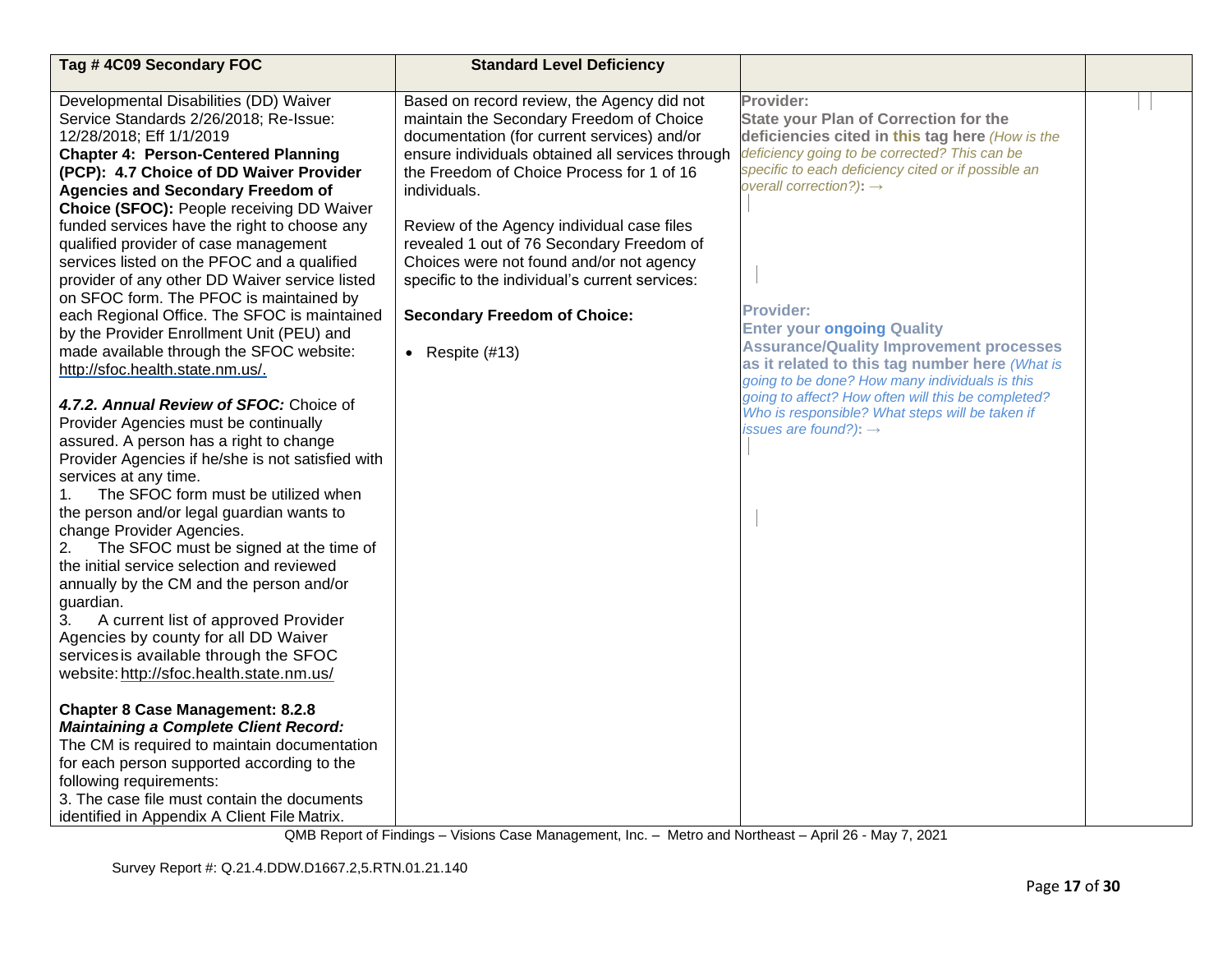| <b>Chapter 20: Provider Documentation and</b><br><b>Client Records 20.2 Client Records</b><br>Requirements: All DD Waiver Provider<br>Agencies are required to create and maintain<br>individual client records. The contents of client<br>records vary depending on the unique needs of<br>the person receiving services and the resultant<br>information produced. The extent of<br>documentation required for individual client<br>records per service type depends on the<br>location of the file, the type of service being<br>provided, and the information necessary. |  |  |
|------------------------------------------------------------------------------------------------------------------------------------------------------------------------------------------------------------------------------------------------------------------------------------------------------------------------------------------------------------------------------------------------------------------------------------------------------------------------------------------------------------------------------------------------------------------------------|--|--|
|                                                                                                                                                                                                                                                                                                                                                                                                                                                                                                                                                                              |  |  |
|                                                                                                                                                                                                                                                                                                                                                                                                                                                                                                                                                                              |  |  |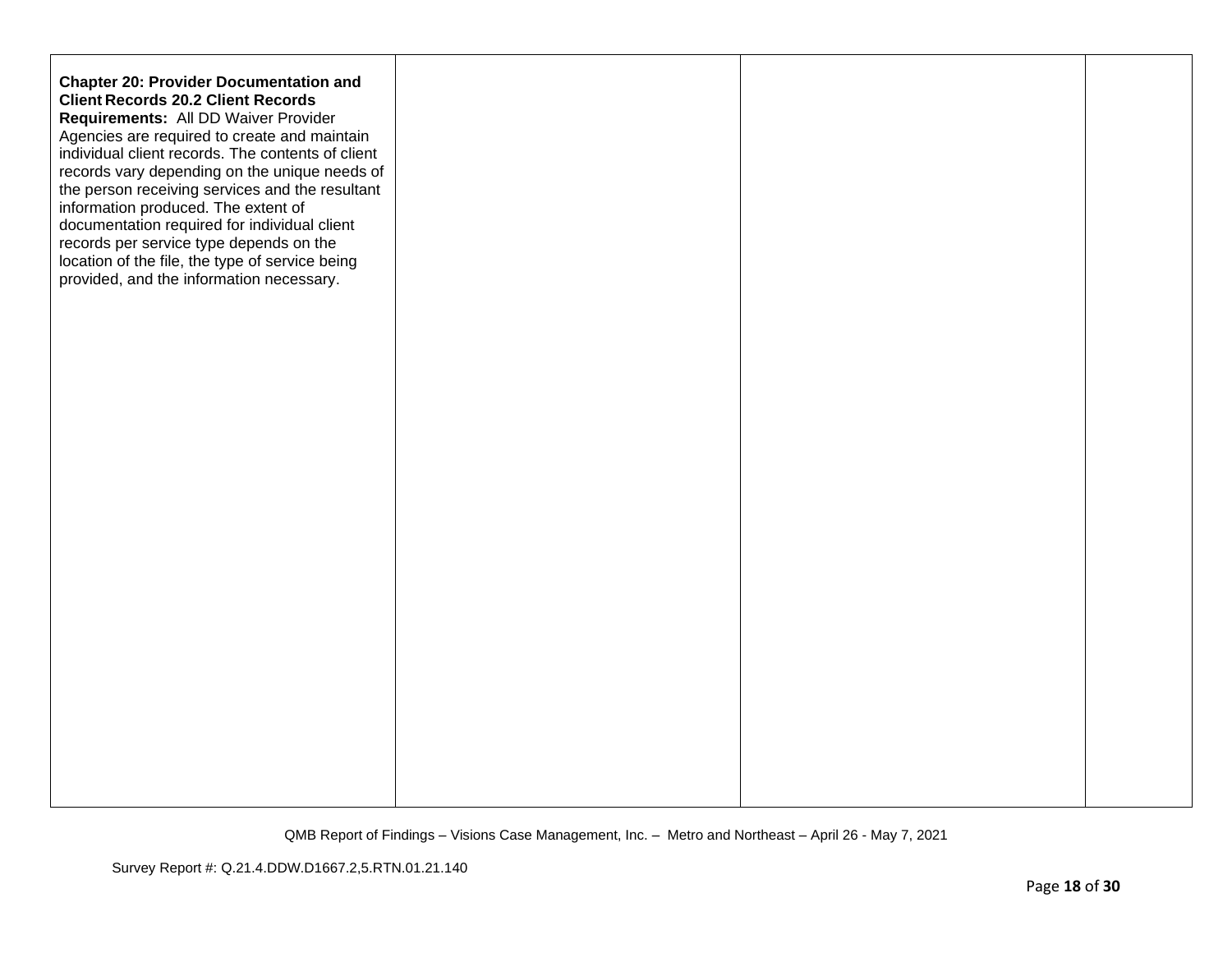| Tag #4C12 Monitoring & Evaluation of                                                         | <b>Condition of Participation Level Deficiency</b>                                      |                                                     |  |
|----------------------------------------------------------------------------------------------|-----------------------------------------------------------------------------------------|-----------------------------------------------------|--|
| <b>Services</b><br>Developmental Disabilities (DD) Waiver                                    | After an analysis of the evidence it has been                                           | Provider:                                           |  |
| Service Standards 2/26/2018; Re-Issue:                                                       | determined there is a significant potential for a                                       | <b>State your Plan of Correction for the</b>        |  |
| 12/28/2018; Eff 1/1/2019                                                                     | negative outcome to occur.                                                              | deficiencies cited in this tag here (How is the     |  |
| <b>Chapter 8 Case Management: 8.2.8</b>                                                      |                                                                                         | deficiency going to be corrected? This can be       |  |
| <b>Maintaining a Complete Client Record:</b>                                                 | Based on record review, the Agency did not                                              | specific to each deficiency cited or if possible an |  |
| The CM is required to maintain documentation                                                 | use a formal ongoing monitoring process that                                            | overall correction?): $\rightarrow$                 |  |
| for each person supported according to the                                                   | provides for the evaluation of quality,                                                 |                                                     |  |
| following requirements:                                                                      | effectiveness, and appropriateness of services                                          |                                                     |  |
| 3. The case file must contain the documents                                                  | and supports provided to the individual for 9 of                                        |                                                     |  |
| identified in Appendix A Client File Matrix.                                                 | 16 individuals.                                                                         |                                                     |  |
|                                                                                              |                                                                                         |                                                     |  |
| 8.2.7 Monitoring and Evaluating Service<br><b>Delivery:</b> The CM is required to complete a | Review of the Agency individual case files<br>revealed the required Therap Monthly Site | <b>Provider:</b>                                    |  |
| formal, ongoing monitoring process to evaluate                                               | Visit Forms were not entered / submitted in                                             | <b>Enter your ongoing Quality</b>                   |  |
| the quality, effectiveness, and appropriateness                                              | Therap as outlined in the Instructions and                                              | <b>Assurance/Quality Improvement processes</b>      |  |
| of services and supports provided to the                                                     | <b>Guidelines for Case Management</b>                                                   | as it related to this tag number here (What is      |  |
| person as specified in the ISP. The CM is also                                               | Monitoring Activities dated 12/1/2018 pg. 8                                             | going to be done? How many individuals is this      |  |
| responsible for monitoring the health and                                                    | #4 "Save draft or Submit (electronic                                                    | going to affect? How often will this be completed?  |  |
| safety of the person. Monitoring and evaluation                                              | signature) before the end of the month the                                              | Who is responsible? What steps will be taken if     |  |
| activities include the following requirements:                                               | visit occurs" for the following:                                                        | issues are found?): $\rightarrow$                   |  |
| 1. The CM is required to meet face-to-face with                                              |                                                                                         |                                                     |  |
| adult DD Waiver participants at least 12 times                                               | Individual #6 (Non-Jackson)                                                             |                                                     |  |
| annually (one time per month) to bill for a                                                  | • Face to face visit conducted on 4/23/2020.                                            |                                                     |  |
| monthly unit.                                                                                | Monthly Site Visit Form entered / submitted                                             |                                                     |  |
| 2. JCMs require two face-to-face contacts per                                                | in Therap on 5/1/2020.                                                                  |                                                     |  |
| month to bill the monthly unit, one of which                                                 |                                                                                         |                                                     |  |
| must occur at a location in which the person                                                 | • Face to face visit conducted on 5/20/2020.                                            |                                                     |  |
| spends the majority of the day (i.e., place of                                               | Monthly Site Visit Form entered / submitted                                             |                                                     |  |
| employment, habilitation program), and the                                                   | in Therap on 6/2/2020.                                                                  |                                                     |  |
| other contact must occur at the person's                                                     |                                                                                         |                                                     |  |
| residence.                                                                                   | • Face to face visit conducted on 6/17/2020                                             |                                                     |  |
| 3. Parents of children on the DD Waiver must                                                 | Monthly Site Visit Form entered / submitted                                             |                                                     |  |
| receive a minimum of four visits per year, as<br>established in the ISP. The parent is       | in Therap on 7/3/2020.                                                                  |                                                     |  |
| responsible for monitoring and evaluating                                                    |                                                                                         |                                                     |  |
| services provided in the months case                                                         | • Face to face visit conducted on 7/30/2020.                                            |                                                     |  |
| management services are not received.                                                        | Monthly Site Visit Form entered / submitted                                             |                                                     |  |
| 4. No more than one IDT Meeting per quarter                                                  | in Therap on 8/5/2020.                                                                  |                                                     |  |
| may count as a face-to-face contact for adults                                               |                                                                                         |                                                     |  |
| (including JCMs) living in the community.                                                    |                                                                                         |                                                     |  |
| 5. For non-JCMs, face-to-face visits must                                                    |                                                                                         |                                                     |  |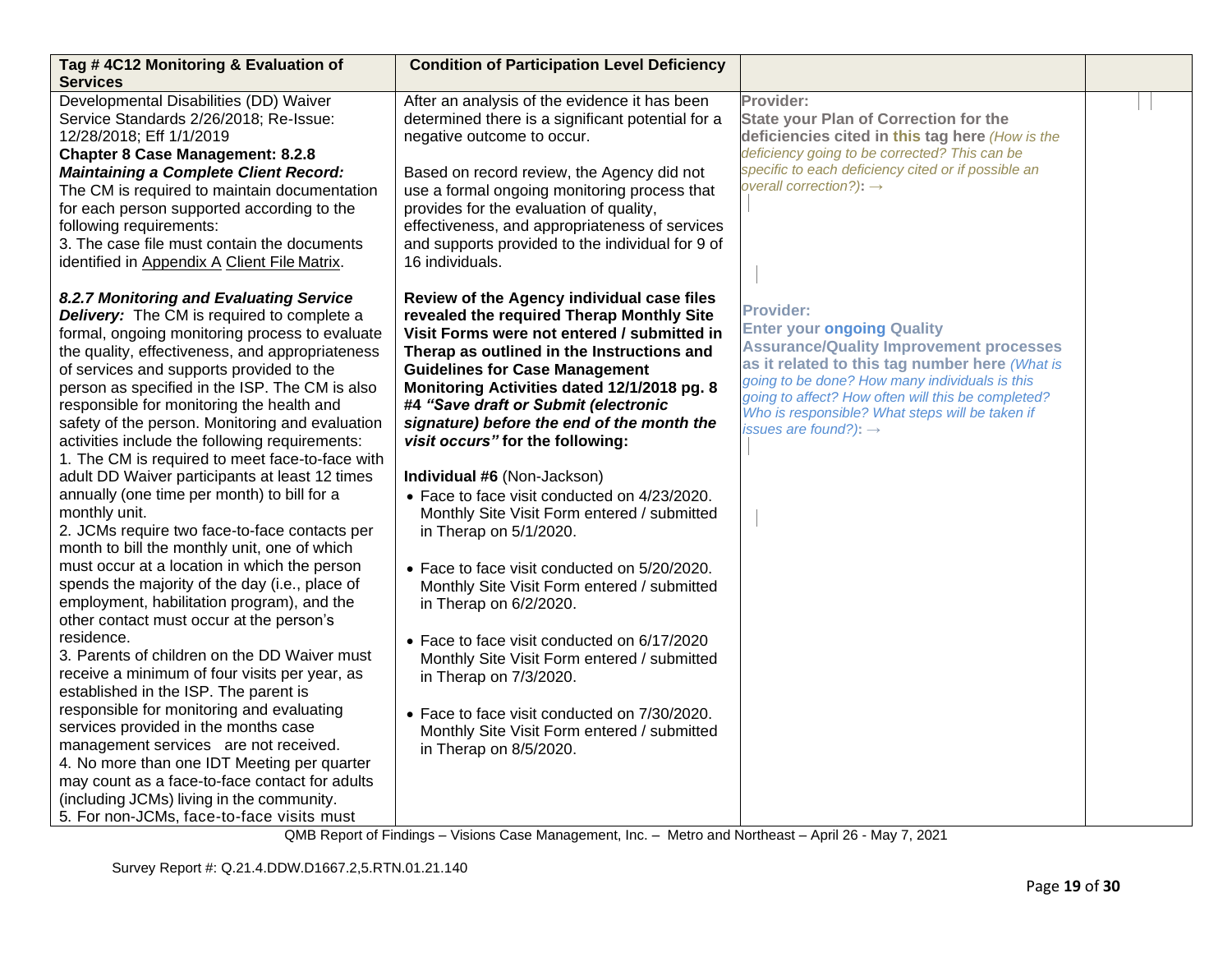| occur as follows:                                                                             | • Face to face visit conducted on 8/24/2020.                          |  |
|-----------------------------------------------------------------------------------------------|-----------------------------------------------------------------------|--|
| a. At least one face-to-face visit per                                                        | Monthly Site Visit Form entered / submitted                           |  |
| quarter shall occur at the person's home                                                      | in Therap on 9/2/2020.                                                |  |
| for people who receive a Living Supports                                                      |                                                                       |  |
| or CIHS.                                                                                      | Individual #7 (Non-Jackson)                                           |  |
| b. At least one face-to-face visit per                                                        | • Face to face visit conducted on 5/21/2020.                          |  |
| quarter shall occur at the day program                                                        | Monthly Site Visit Form entered / submitted                           |  |
| for people who receive CCS and or CIE                                                         | in Therap on 6/4/2020.                                                |  |
| in an agency operated facility.                                                               |                                                                       |  |
| It is appropriate to conduct face-to-face<br>C.<br>visits with the person either during times | • Face to face visit conducted on 6/26/2020.                          |  |
| when the person is receiving a service                                                        | Monthly Site Visit Form entered / submitted                           |  |
| or during times when the person is not                                                        | in Therap on 7/3/2020.                                                |  |
| receiving a service.                                                                          |                                                                       |  |
| The CM considers preferences of the<br>d.                                                     | • Face to face visit conducted on 7/30/2020.                          |  |
| person when scheduling face-to face-                                                          | Monthly Site Visit Form entered / submitted<br>in Therap on 8/5/2020. |  |
| visits in advance.                                                                            |                                                                       |  |
| Face-to-face visits may be<br>е.                                                              | • Face to face visit conducted on 8/27/2020.                          |  |
| unannounced depending on the purpose                                                          | Monthly Site Visit Form entered / submitted                           |  |
| of the monitoring.                                                                            | in Therap on 9/4/2020.                                                |  |
| 6. The CM must monitor at least quarterly:                                                    |                                                                       |  |
| a. that applicable MERPs and/or BCIPs                                                         | Individual #8 (Non-Jackson)                                           |  |
| are in place in the residence and at the                                                      | • Face to face visit conducted on 4/28/2020.                          |  |
| day services location(s) for those who                                                        | Monthly Site Visit Form entered / submitted                           |  |
| have chronic medical condition(s) with                                                        | in Therap on 5/2/2020.                                                |  |
| potential for life threatening                                                                |                                                                       |  |
| complications, or for individuals with                                                        | • Face to face visit conducted on 5/28/2020.                          |  |
| behavioral challenge(s) that pose a                                                           | Monthly Site Visit Form entered / submitted                           |  |
| potential for harm to themselves or                                                           | in Therap on 6/2/2020.                                                |  |
| others; and                                                                                   |                                                                       |  |
| b. that all applicable current HCPs<br>(including applicable CARMP), PBSP or                  | • Face to face visit conducted on 6/23/2020.                          |  |
| other applicable behavioral plans (such                                                       | Monthly Site Visit Form entered / submitted                           |  |
| as PPMP or RMP), and WDSIs are                                                                | in Therap on 7/4/2020.                                                |  |
| in place in the applicable service sites.                                                     |                                                                       |  |
| 7. When risk of significant harm is identified,                                               | • Face to face visit conducted on 7/28/2020.                          |  |
| the CM follows. the standards outlined in                                                     | Monthly Site Visit Form entered / submitted                           |  |
| Chapter 18: Incident Management System.                                                       | in Therap on 8/5/2020.                                                |  |
| 8. The CM must report all suspected ANE as                                                    |                                                                       |  |
| required by New Mexico Statutes and                                                           | Individual #9 (Non-Jackson)                                           |  |
| complete all follow up activities as detailed in                                              | • Face to face visit conducted on 5/28/2020.                          |  |
| Chapter 18: Incident Management System.                                                       | Monthly Site Visit Form entered / submitted                           |  |
| 9. If concerns regarding the health or safety of                                              | in Therap on 6/5/2020.                                                |  |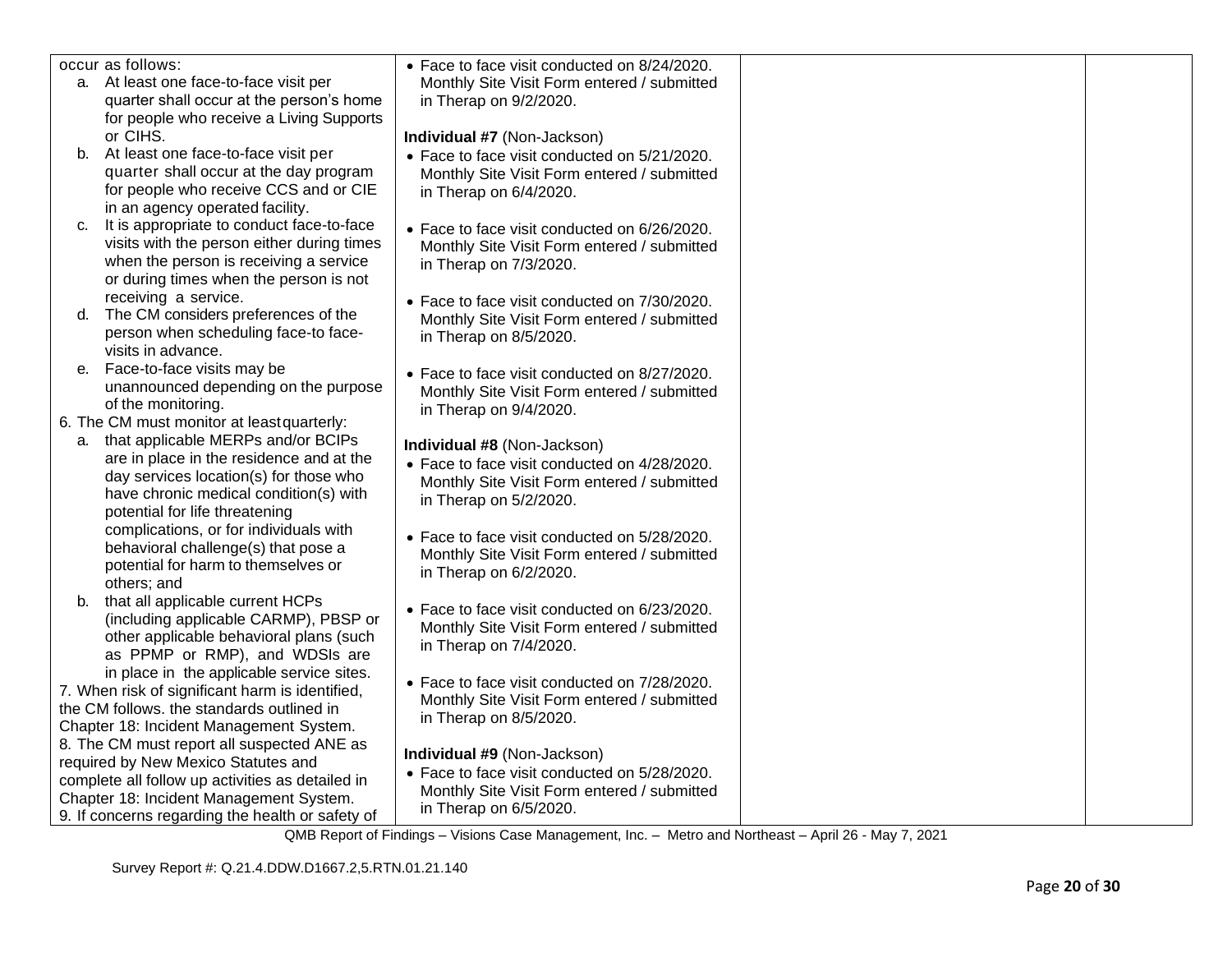| the person are documented during monitoring<br>or assessment activities, the CM immediately<br>notifies appropriate supervisory personnel<br>within the DD Waiver Provider Agency and<br>documents the concern. In situations where<br>the concern is not urgent, the DD Waiver<br>Provider Agency is allowed up to 15 business<br>days to remediate or develop an acceptable<br>plan of remediation.<br>10. If the CMs reported concerns are not<br>remedied by the Provider Agency within a<br>reasonable, mutually agreed upon period of<br>time, the CM shall use the RORA process<br>detailed in Chapter 19: Provider Reporting<br>Requirements.<br>11. The CM conducts an online review in the<br>Therap system to ensure that the e-CHAT and<br>Health Passport are current: quarterly and<br>after each hospitalization or major health<br>event.<br>14. The CM will ensure Living Supports, CIHS,<br>CCS, and CIE are delivered in accordance<br>with CMS Setting Requirements described in<br>Chapter 2.1 CMS Final Rule: Home and<br><b>Community-Based Services (HCBS) Settings</b><br>Requirements. If additional support is needed,<br>the CM notifies the DDSD Regional Office<br>through the RORA process. | • Face to face visit conducted on 6/22/2020.<br>Monthly Site Visit Form entered / submitted<br>in Therap on 7/3/2020.<br>• Face to face visit conducted on 7/29/2020.<br>Monthly Site Visit Form entered / submitted<br>in Therap on 8/5/2020.<br>Individual #11 (Non-Jackson)<br>• Face to face visit conducted on 6/10/2020.<br>Monthly Site Visit Form entered / submitted<br>in Therap on 7/4/2020.<br>• Face to face visit conducted on 7/30/2020.<br>Monthly Site Visit Form entered / submitted<br>in Therap on 8/5/2020.<br>Individual #12 (Non-Jackson)<br>• Face to face visit conducted on 5/26/2020.<br>Monthly Site Visit Form entered / submitted<br>in Therap on 6/1/2020.<br>• Face to face visit conducted on 6/29/2020.<br>Monthly Site Visit Form entered / submitted<br>in Therap on 7/2/2020.<br>• Face to face visit conducted on 7/30/2020.<br>Monthly Site Visit Form entered / submitted<br>in Therap on 8/4/2020.<br>• Face to face visit conducted on 8/31/2020.<br>Monthly Site Visit Form entered / submitted<br>in Therap on 9/3/2020.<br>Individual #13 (Non-Jackson)<br>• Face to face visit conducted on 5/31/2020.<br>Monthly Site Visit Form entered / submitted<br>in Therap on 6/1/2020. |  |
|----------------------------------------------------------------------------------------------------------------------------------------------------------------------------------------------------------------------------------------------------------------------------------------------------------------------------------------------------------------------------------------------------------------------------------------------------------------------------------------------------------------------------------------------------------------------------------------------------------------------------------------------------------------------------------------------------------------------------------------------------------------------------------------------------------------------------------------------------------------------------------------------------------------------------------------------------------------------------------------------------------------------------------------------------------------------------------------------------------------------------------------------------------------------------------------------------------------------------|-------------------------------------------------------------------------------------------------------------------------------------------------------------------------------------------------------------------------------------------------------------------------------------------------------------------------------------------------------------------------------------------------------------------------------------------------------------------------------------------------------------------------------------------------------------------------------------------------------------------------------------------------------------------------------------------------------------------------------------------------------------------------------------------------------------------------------------------------------------------------------------------------------------------------------------------------------------------------------------------------------------------------------------------------------------------------------------------------------------------------------------------------------------------------------------------------------------------------------|--|
|                                                                                                                                                                                                                                                                                                                                                                                                                                                                                                                                                                                                                                                                                                                                                                                                                                                                                                                                                                                                                                                                                                                                                                                                                            | • Face to face visit conducted on 6/30/2020.<br>Monthly Site Visit Form entered / submitted<br>in Therap on 7/2/2020.                                                                                                                                                                                                                                                                                                                                                                                                                                                                                                                                                                                                                                                                                                                                                                                                                                                                                                                                                                                                                                                                                                         |  |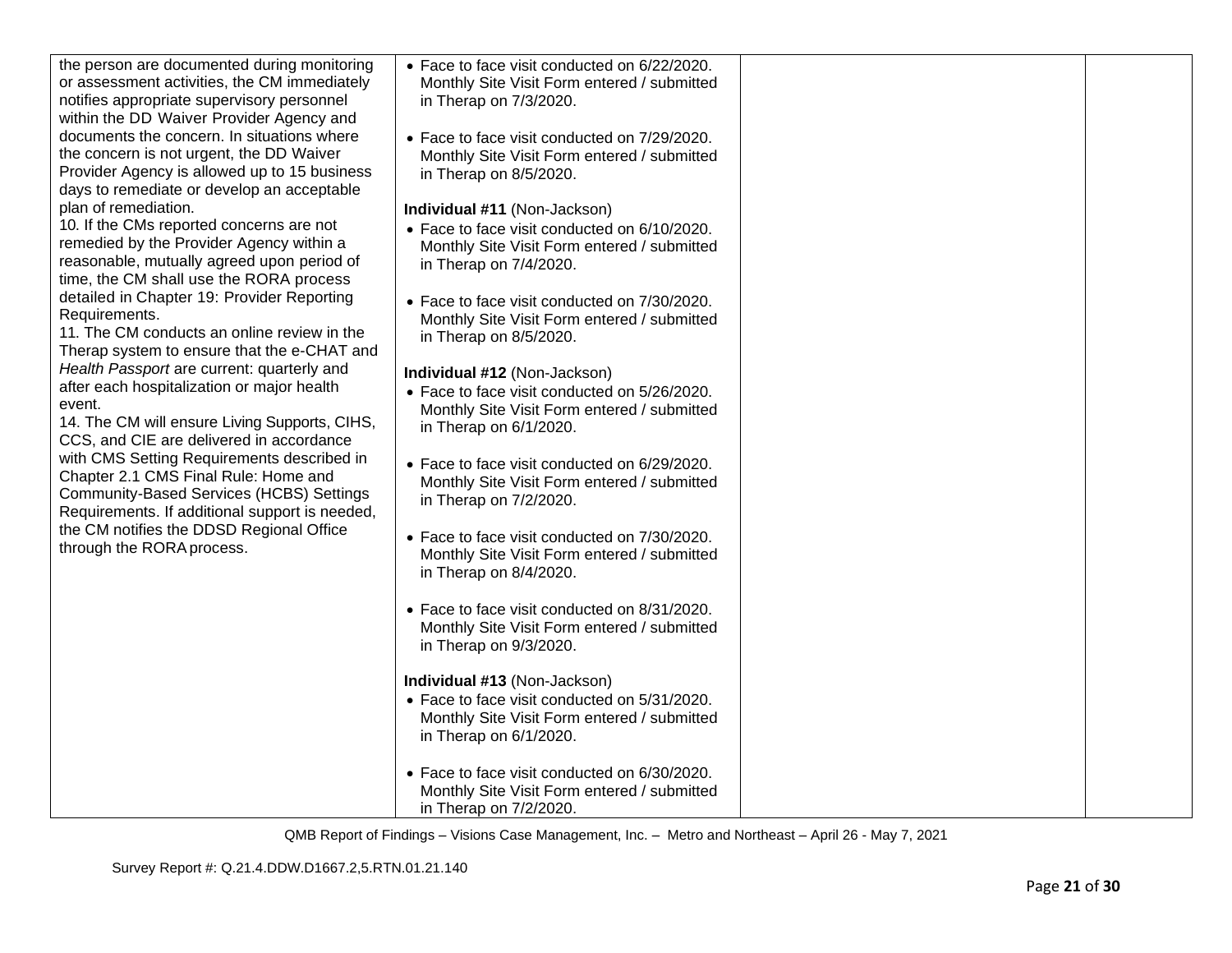| Individual #14 (Non-Jackson)                                                 |  |
|------------------------------------------------------------------------------|--|
| • Face to face visit conducted on 6/10/2020.                                 |  |
| Monthly Site Visit Form entered / submitted<br>in Therap on 7/4/2020.        |  |
|                                                                              |  |
| • Face to face visit conducted on 7/14/2020.                                 |  |
| Monthly Site Visit Form entered / submitted<br>in Therap on 8/5/2020.        |  |
|                                                                              |  |
| • Face to face visit conducted on 8/20/2020.                                 |  |
| Monthly Site Visit Form entered / submitted<br>in Therap on 9/4/2020.        |  |
|                                                                              |  |
| Individual #15 (Non-Jackson)<br>• Face to face visit conducted on 6/16/2020. |  |
| Monthly Site Visit Form entered / submitted                                  |  |
| in Therap on 7/4/2020.                                                       |  |
| • Face to face visit conducted on 7/29/2020.                                 |  |
| Monthly Site Visit Form entered / submitted                                  |  |
| in Therap on 8/5/2020.                                                       |  |
| • Face to face visit conducted on 8/27/2020.                                 |  |
| Monthly Site Visit Form entered / submitted<br>in Therap on 9/2/2020.        |  |
|                                                                              |  |
|                                                                              |  |
|                                                                              |  |
|                                                                              |  |
|                                                                              |  |
|                                                                              |  |
|                                                                              |  |
|                                                                              |  |
|                                                                              |  |
|                                                                              |  |
|                                                                              |  |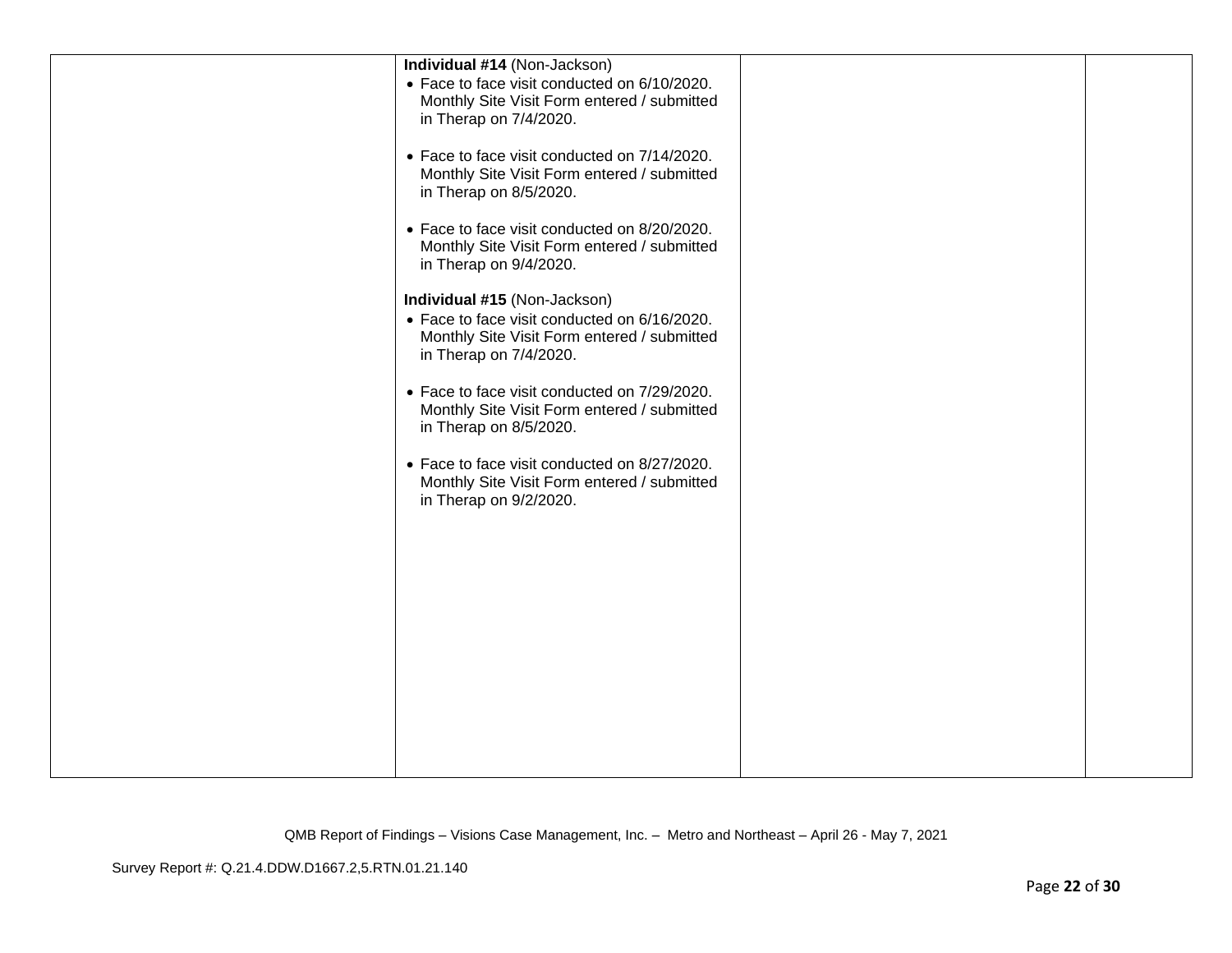| Tag #4C16 Req. for Reports & Distribution          | <b>Standard Level Deficiency</b>                        |                                                                                                      |  |
|----------------------------------------------------|---------------------------------------------------------|------------------------------------------------------------------------------------------------------|--|
| of ISP (Provider Agencies, Individual and /        |                                                         |                                                                                                      |  |
| or Guardian)                                       |                                                         |                                                                                                      |  |
| NMAC 7.26.5.17 DEVELOPMENT OF THE                  | Based on record review and the Agency did not Provider: |                                                                                                      |  |
| <b>INDIVIDUAL SERVICE PLAN (ISP) -</b>             | follow and implement the Case Manager                   | <b>State your Plan of Correction for the</b>                                                         |  |
| <b>DISSEMINATION OF THE ISP,</b>                   | Requirement for Reports and Distribution of             | deficiencies cited in this tag here (How is the                                                      |  |
| <b>DOCUMENTATION AND COMPLIANCE:</b>               | Documents as follows for 2 of 16 Individual:            | deficiency going to be corrected? This can be                                                        |  |
| A. The case manager shall provide copies of        |                                                         | specific to each deficiency cited or if possible an                                                  |  |
| the completed ISP, with all relevant service       | The following was found indicating the agency           | overall correction?): $\rightarrow$                                                                  |  |
| provider strategies attached, within fourteen      | failed to provide a copy of the ISP within 14           |                                                                                                      |  |
| (14) days of ISP approval to:                      | days of the ISP Approval to the Provider                |                                                                                                      |  |
| (1) the individual;                                | Agencies, Individual and / or Guardian:                 |                                                                                                      |  |
| (2) the guardian (if applicable);                  |                                                         |                                                                                                      |  |
| (3) all relevant staff of the service provider     | No Evidence found indicating ISP was                    |                                                                                                      |  |
| agencies in which the ISP will be                  | distributed:                                            |                                                                                                      |  |
| implemented, as well as other key support          | • Individual #3: ISP was not provided to                | <b>Provider:</b>                                                                                     |  |
| persons:                                           | individual and / or Guardian.                           | <b>Enter your ongoing Quality</b>                                                                    |  |
| (4) all other IDT members in attendance at         |                                                         | <b>Assurance/Quality Improvement processes</b>                                                       |  |
| the meeting to develop the ISP;                    | Evidence indicated ISP was provided after               | as it related to this tag number here (What is                                                       |  |
| (5) the individual's attorney, if applicable;      | 14-day window:                                          | going to be done? How many individuals is this<br>going to affect? How often will this be completed? |  |
| (6) others the IDT identifies, if they are         | Individual #3: ISP approval date was                    | Who is responsible? What steps will be taken if                                                      |  |
| entitled to the information, or those the          | 9/18/2020, ISP was sent to Provider                     | issues are found?): $\rightarrow$                                                                    |  |
| individual or guardian identifies;                 | Agencies on 4/29/2021.                                  |                                                                                                      |  |
| (7) for all developmental disabilities             |                                                         |                                                                                                      |  |
| Medicaid waiver recipients, including              | Individual #8: ISP approval date was<br>$\bullet$       |                                                                                                      |  |
| Jackson class members, a copy of the               | 1/27/2021, ISP was sent to Provider                     |                                                                                                      |  |
| completed ISP containing all the                   | Agencies on 3/11/2021.                                  |                                                                                                      |  |
| information specified in 7.26.5.14 NMAC,           |                                                         |                                                                                                      |  |
| including strategies, shall be submitted to        |                                                         |                                                                                                      |  |
| the local regional office of the DDSD;             |                                                         |                                                                                                      |  |
| (8) for Jackson class members only, a              |                                                         |                                                                                                      |  |
| copy of the completed ISP, with all                |                                                         |                                                                                                      |  |
| relevant service provider strategies               |                                                         |                                                                                                      |  |
| attached, shall be sent to the Jackson             |                                                         |                                                                                                      |  |
| lawsuit office of the DDSD.                        |                                                         |                                                                                                      |  |
| B. Current copies of the ISP shall be              |                                                         |                                                                                                      |  |
| available at all times in the individual's records |                                                         |                                                                                                      |  |
| located at the case management agency. The         |                                                         |                                                                                                      |  |
| case manager shall assure that all revisions or    |                                                         |                                                                                                      |  |
| amendments to the ISP are distributed to all       |                                                         |                                                                                                      |  |
| IDT members, not only those affected by the        |                                                         |                                                                                                      |  |
| revisions.                                         |                                                         |                                                                                                      |  |
|                                                    |                                                         |                                                                                                      |  |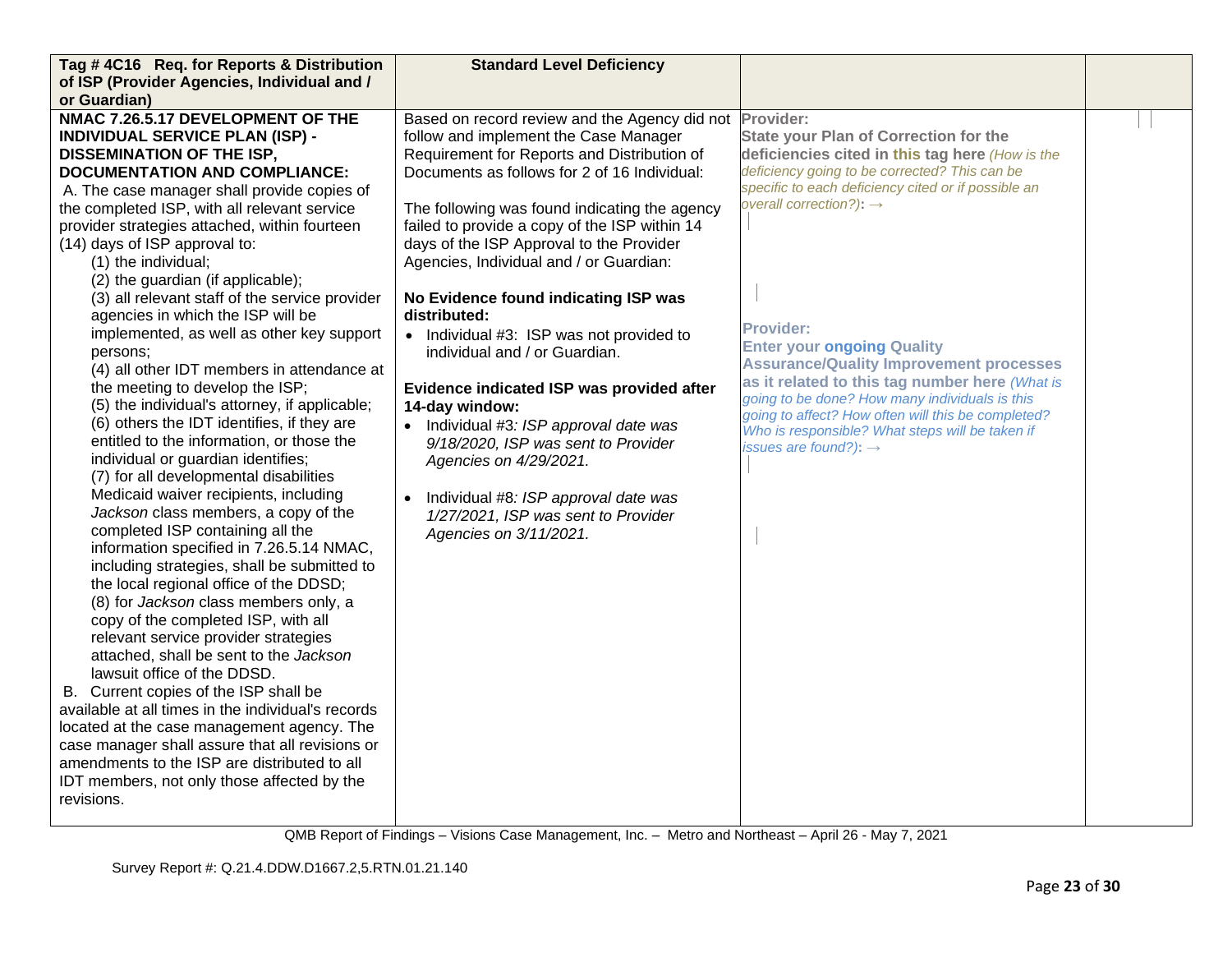| Developmental Disabilities (DD) Waiver          |  |  |
|-------------------------------------------------|--|--|
| Service Standards 2/26/2018; Re-Issue:          |  |  |
| 12/28/2018; Eff 1/1/2019                        |  |  |
| Chapter 6 Individual Service Plan (ISP) 6.7     |  |  |
| Completion and Distribution of the ISP: The     |  |  |
| CM is required to assure all elements of the    |  |  |
| ISP and companion documents are completed       |  |  |
| and distributed to the IDT. However, DD         |  |  |
| Waiver Provider Agencies share responsibility   |  |  |
| to contribute to the completion of the ISP. The |  |  |
| ISP must be completed and approved prior to     |  |  |
| the expiration date of the previous ISP term.   |  |  |
| Within 14 days of the approved ISP and when     |  |  |
| available, the CM distributes the ISP to the    |  |  |
| DDSD Regional Office, the DD Waiver Provider    |  |  |
| Agencies with a SFOC, and to all IDT members    |  |  |
| requested by the person.                        |  |  |
|                                                 |  |  |
|                                                 |  |  |
|                                                 |  |  |
|                                                 |  |  |
|                                                 |  |  |
|                                                 |  |  |
|                                                 |  |  |
|                                                 |  |  |
|                                                 |  |  |
|                                                 |  |  |
|                                                 |  |  |
|                                                 |  |  |
|                                                 |  |  |
|                                                 |  |  |
|                                                 |  |  |
|                                                 |  |  |
|                                                 |  |  |
|                                                 |  |  |
|                                                 |  |  |
|                                                 |  |  |
|                                                 |  |  |
|                                                 |  |  |
|                                                 |  |  |
|                                                 |  |  |
|                                                 |  |  |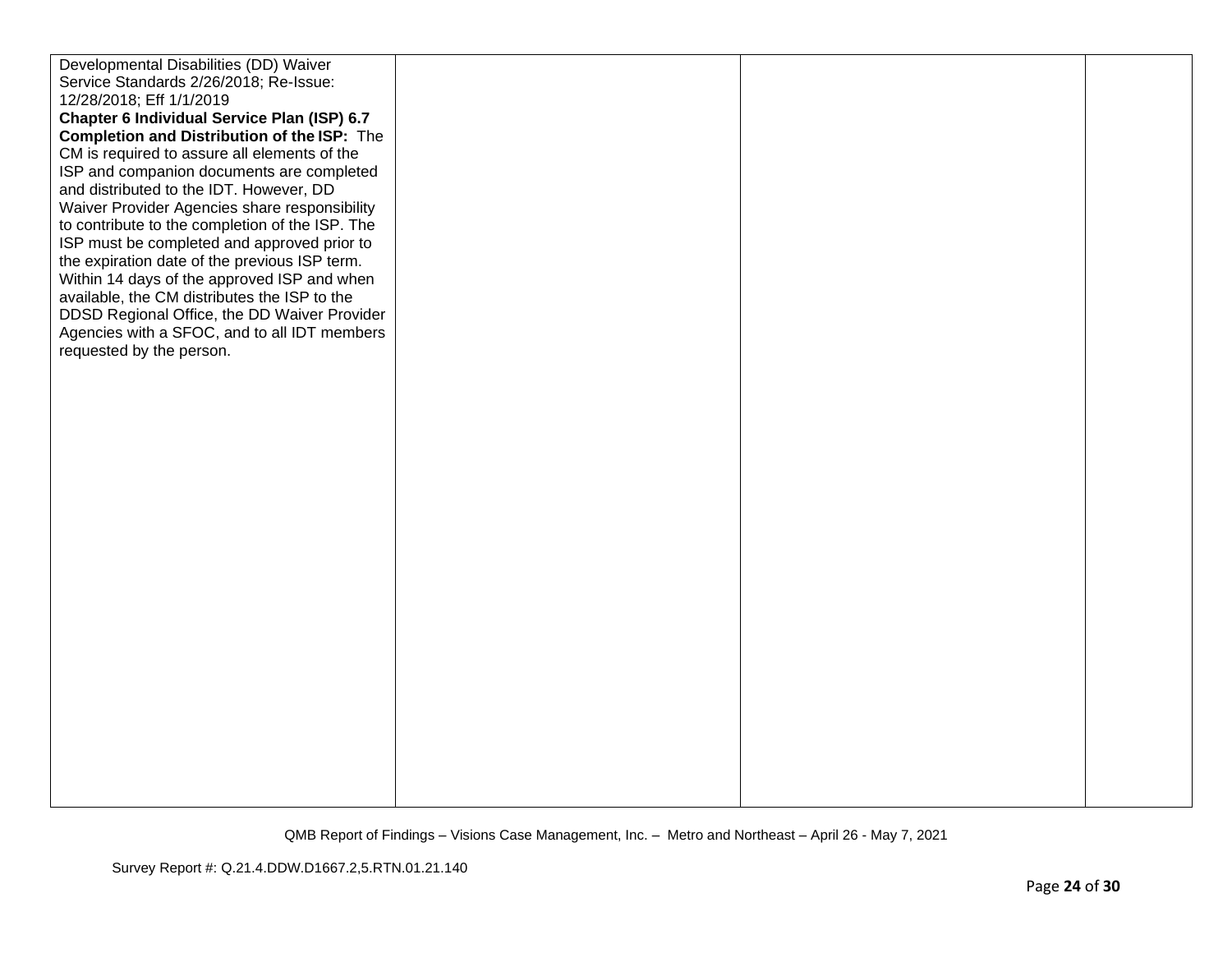| Tag #4C16.1 Req. for Reports &                     | <b>Standard Level Deficiency</b>              |                                                                                                      |  |
|----------------------------------------------------|-----------------------------------------------|------------------------------------------------------------------------------------------------------|--|
| <b>Distribution of ISP (Regional DDSD Office)</b>  |                                               |                                                                                                      |  |
| NMAC 7.26.5.17 DEVELOPMENT OF THE                  | Based on record review the Agency did not     | Provider:                                                                                            |  |
| <b>INDIVIDUAL SERVICE PLAN (ISP) -</b>             | follow and implement the Case Manager         | <b>State your Plan of Correction for the</b>                                                         |  |
| <b>DISSEMINATION OF THE ISP,</b>                   | Requirement for Reports and Distribution of   | deficiencies cited in this tag here (How is the                                                      |  |
| <b>DOCUMENTATION AND COMPLIANCE:</b>               | Documents as follows for 2 of 16 Individual:  | deficiency going to be corrected? This can be                                                        |  |
| A. The case manager shall provide copies of        |                                               | specific to each deficiency cited or if possible an                                                  |  |
| the completed ISP, with all relevant service       | The following was found indicating the agency | overall correction?): $\rightarrow$                                                                  |  |
| provider strategies attached, within fourteen      | failed to provide a copy of the ISP within 14 |                                                                                                      |  |
| (14) days of ISP approval to:                      | days of the ISP Approval to the respective    |                                                                                                      |  |
| (1) the individual;                                | <b>DDSD Regional Office:</b>                  |                                                                                                      |  |
| (2) the guardian (if applicable);                  |                                               |                                                                                                      |  |
| (3) all relevant staff of the service provider     | Evidence indicated ISP was provided after     |                                                                                                      |  |
| agencies in which the ISP will be                  | 14-day window:                                |                                                                                                      |  |
| implemented, as well as other key support          |                                               | <b>Provider:</b>                                                                                     |  |
| persons;                                           | • Individual #3: ISP approval date was        | <b>Enter your ongoing Quality</b>                                                                    |  |
| (4) all other IDT members in attendance at         | 9/18/2020, ISP was sent to DDSD Regional      | <b>Assurance/Quality Improvement processes</b>                                                       |  |
| the meeting to develop the ISP;                    | Office on 4/29/2021.                          | as it related to this tag number here (What is                                                       |  |
| (5) the individual's attorney, if applicable;      |                                               | going to be done? How many individuals is this<br>going to affect? How often will this be completed? |  |
| (6) others the IDT identifies, if they are         | • Individual #12: ISP approval date was       | Who is responsible? What steps will be taken if                                                      |  |
| entitled to the information, or those the          | 5/27/2020, ISP was sent to DDSD Regional      | issues are found?): $\rightarrow$                                                                    |  |
| individual or guardian identifies;                 | Office on 9/19/2020.                          |                                                                                                      |  |
| (7) for all developmental disabilities             |                                               |                                                                                                      |  |
| Medicaid waiver recipients, including              |                                               |                                                                                                      |  |
| Jackson class members, a copy of the               |                                               |                                                                                                      |  |
| completed ISP containing all the                   |                                               |                                                                                                      |  |
| information specified in 7.26.5.14 NMAC,           |                                               |                                                                                                      |  |
| including strategies, shall be submitted to        |                                               |                                                                                                      |  |
| the local regional office of the DDSD;             |                                               |                                                                                                      |  |
| (8) for Jackson class members only, a              |                                               |                                                                                                      |  |
| copy of the completed ISP, with all                |                                               |                                                                                                      |  |
| relevant service provider strategies               |                                               |                                                                                                      |  |
| attached, shall be sent to the Jackson             |                                               |                                                                                                      |  |
| lawsuit office of the DDSD.                        |                                               |                                                                                                      |  |
| B. Current copies of the ISP shall be              |                                               |                                                                                                      |  |
| available at all times in the individual's records |                                               |                                                                                                      |  |
| located at the case management agency. The         |                                               |                                                                                                      |  |
| case manager shall assure that all revisions or    |                                               |                                                                                                      |  |
| amendments to the ISP are distributed to all       |                                               |                                                                                                      |  |
| IDT members, not only those affected by the        |                                               |                                                                                                      |  |
| revisions.                                         |                                               |                                                                                                      |  |
|                                                    |                                               |                                                                                                      |  |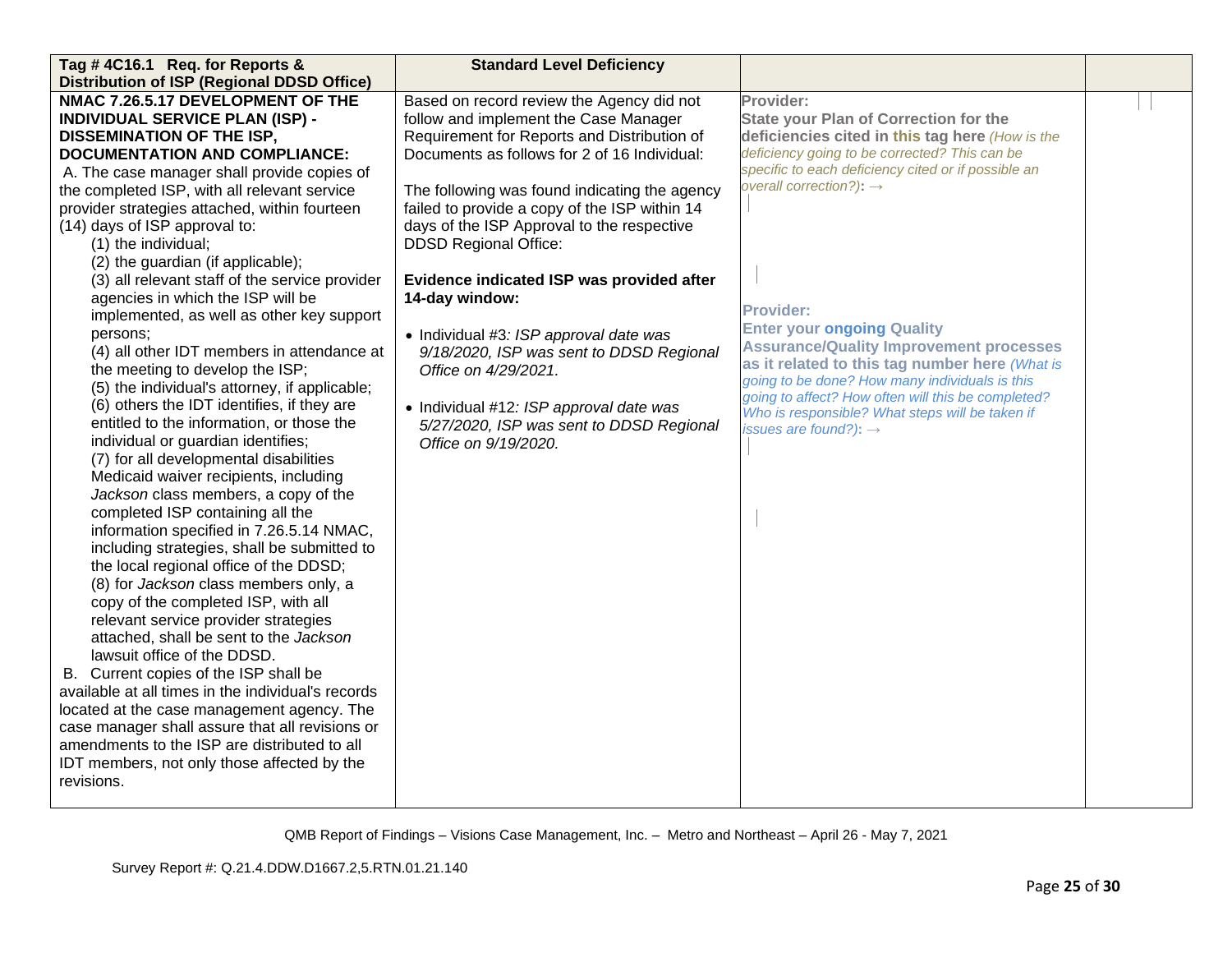| Developmental Disabilities (DD) Waiver          |  |  |
|-------------------------------------------------|--|--|
| Service Standards 2/26/2018; Re-Issue:          |  |  |
| 12/28/2018; Eff 1/1/2019                        |  |  |
| Chapter 6 Individual Service Plan (ISP) 6.7     |  |  |
| Completion and Distribution of the ISP: The     |  |  |
| CM is required to assure all elements of the    |  |  |
| ISP and companion documents are completed       |  |  |
| and distributed to the IDT. However, DD         |  |  |
| Waiver Provider Agencies share responsibility   |  |  |
| to contribute to the completion of the ISP. The |  |  |
| ISP must be completed and approved prior to     |  |  |
| the expiration date of the previous ISP term.   |  |  |
| Within 14 days of the approved ISP and when     |  |  |
| available, the CM distributes the ISP to the    |  |  |
| DDSD Regional Office, the DD Waiver Provider    |  |  |
| Agencies with a SFOC, and to all IDT members    |  |  |
| requested by the person.                        |  |  |
|                                                 |  |  |
|                                                 |  |  |
|                                                 |  |  |
|                                                 |  |  |
|                                                 |  |  |
|                                                 |  |  |
|                                                 |  |  |
|                                                 |  |  |
|                                                 |  |  |
|                                                 |  |  |
|                                                 |  |  |
|                                                 |  |  |
|                                                 |  |  |
|                                                 |  |  |
|                                                 |  |  |
|                                                 |  |  |
|                                                 |  |  |
|                                                 |  |  |
|                                                 |  |  |
|                                                 |  |  |
|                                                 |  |  |
|                                                 |  |  |
|                                                 |  |  |
|                                                 |  |  |
|                                                 |  |  |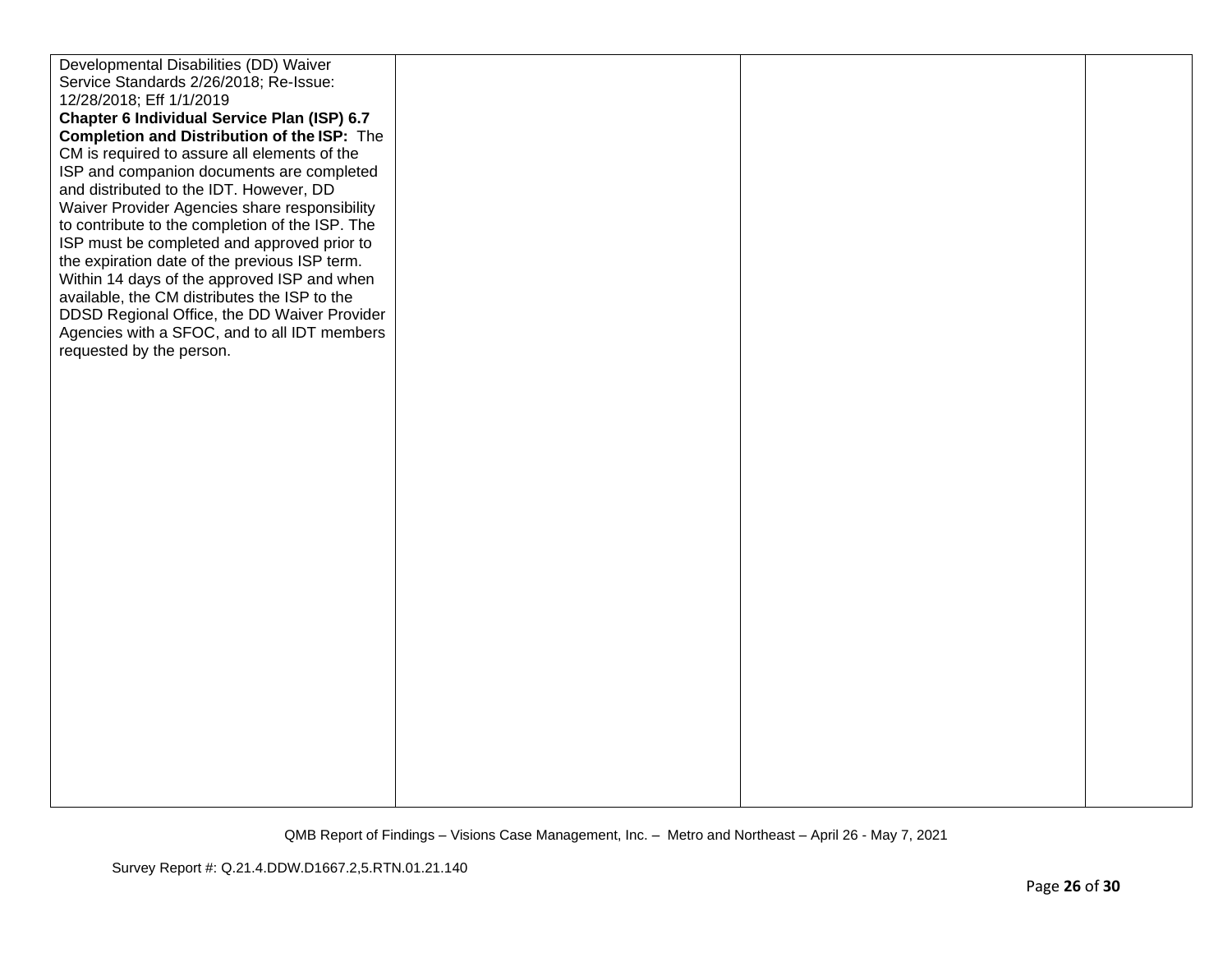| <b>Standard of Care</b>                                                                                                                                                                                                                                                                                                                                                                                                                                                                                                                                                                                                                                                                                                                                                                                                                                                                                                                                                                                                                                                                                                                                                                                                                                                                                                                                                                                                                                     | <b>Deficiencies</b>                                                                                                                                                                                                                                                                                                                                                                                      | Agency Plan of Correction, On-going QA/QI<br>& Responsible Party | <b>Completion</b><br><b>Date</b> |
|-------------------------------------------------------------------------------------------------------------------------------------------------------------------------------------------------------------------------------------------------------------------------------------------------------------------------------------------------------------------------------------------------------------------------------------------------------------------------------------------------------------------------------------------------------------------------------------------------------------------------------------------------------------------------------------------------------------------------------------------------------------------------------------------------------------------------------------------------------------------------------------------------------------------------------------------------------------------------------------------------------------------------------------------------------------------------------------------------------------------------------------------------------------------------------------------------------------------------------------------------------------------------------------------------------------------------------------------------------------------------------------------------------------------------------------------------------------|----------------------------------------------------------------------------------------------------------------------------------------------------------------------------------------------------------------------------------------------------------------------------------------------------------------------------------------------------------------------------------------------------------|------------------------------------------------------------------|----------------------------------|
| Service Domain: Medicaid Billing/Reimbursement - State financial oversight exists to assure that claims are coded and paid for in accordance with the<br>reimbursement methodology specified in the approved waiver.                                                                                                                                                                                                                                                                                                                                                                                                                                                                                                                                                                                                                                                                                                                                                                                                                                                                                                                                                                                                                                                                                                                                                                                                                                        |                                                                                                                                                                                                                                                                                                                                                                                                          |                                                                  |                                  |
| Tag #1A12 All Services Reimbursement                                                                                                                                                                                                                                                                                                                                                                                                                                                                                                                                                                                                                                                                                                                                                                                                                                                                                                                                                                                                                                                                                                                                                                                                                                                                                                                                                                                                                        | <b>No Deficient Practices Found</b>                                                                                                                                                                                                                                                                                                                                                                      |                                                                  |                                  |
| Developmental Disabilities (DD) Waiver<br>Service Standards 2/26/2018; Re-Issue:<br>12/28/2018; Eff 1/1/2019<br><b>Chapter 21: Billing Requirements: 21.4</b><br><b>Recording Keeping and Documentation</b><br><b>Requirements:</b><br>DD Waiver Provider Agencies must maintain<br>all records necessary to demonstrate proper<br>provision of services for Medicaid billing. At a<br>minimum, Provider Agencies must adhere to<br>the following:<br>1. The level and type of service provided<br>must be supported in the ISP and have an<br>approved budget prior to service delivery and<br>billing.<br>2. Comprehensive documentation of direct<br>service delivery must include, at a minimum:<br>a. the agency name;<br>b. the name of the recipient of the service;<br>c. the location of theservice;<br>d. the date of the service;<br>e. the type of service;<br>f. the start and end times of theservice;<br>g. the signature and title of each staff<br>member who documents their time; and<br>h. the nature of services.<br>3. A Provider Agency that receives payment<br>for treatment, services, or goods must retain all<br>medical and business records for a period of at<br>least six years from the last payment date, until<br>ongoing audits are settled, or until involvement<br>of the state Attorney General is completed<br>regarding settlement of any claim, whichever is<br>longer.<br>21.9.2 Requirements for Monthly Units: | Based on record review, the Agency<br>maintained all the records necessary to fully<br>disclose the nature, quality, amount and<br>medical necessity of services furnished to an<br>eligible recipient who is currently receiving case<br>management for 16 of 16 individuals.<br>Progress notes and billing records supported<br>billing activities for the months January,<br>February and March 2021. |                                                                  |                                  |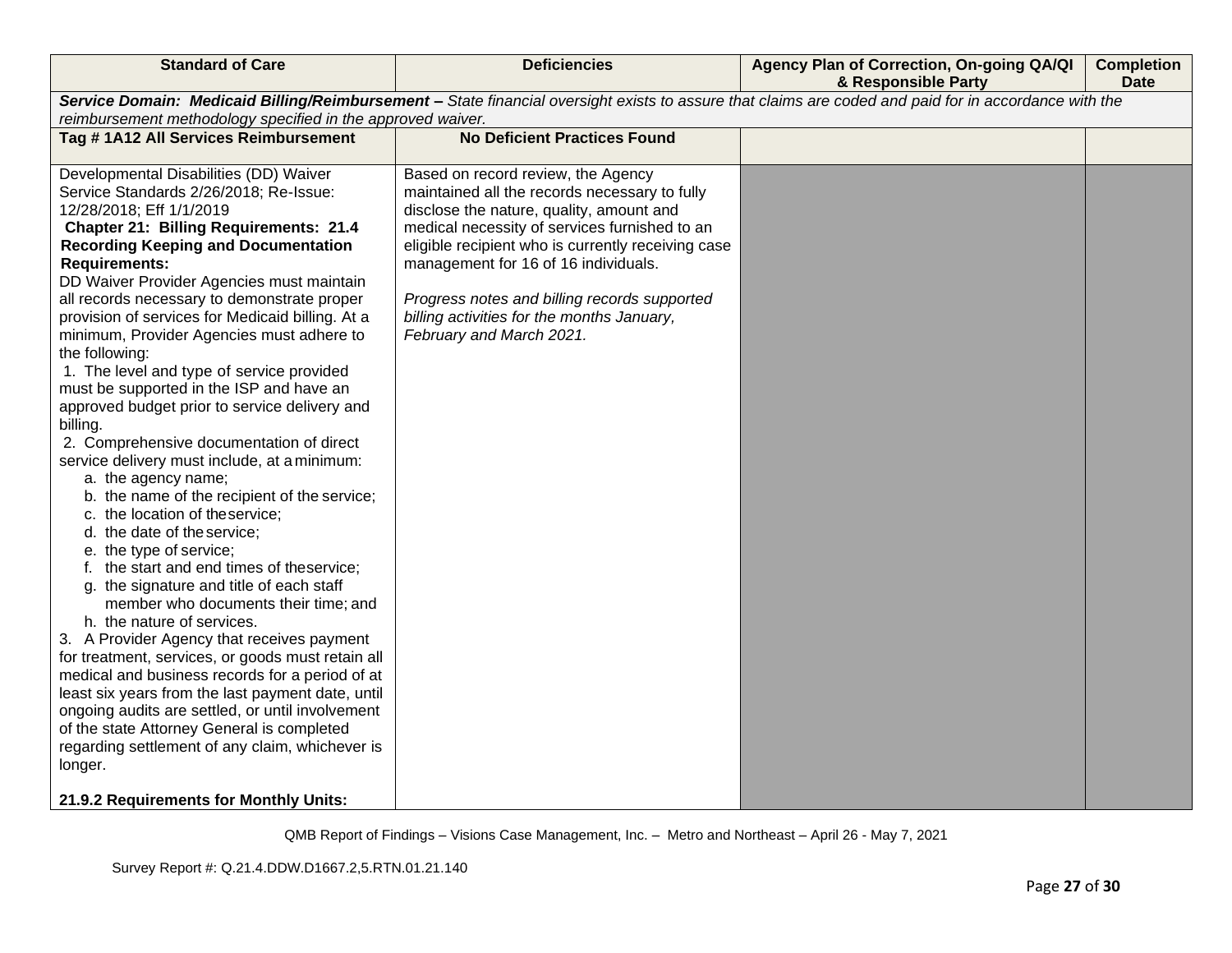| For services billed in monthly units, a Provider<br>Agency must adhere to the following:<br>1. A month is considered a period of 30<br>calendar days.<br>2. At least one hour of face-to-face billable<br>services shall be provided during a calendar<br>month where any portion of a monthly unit is<br>billed.<br>3. Monthly units can be prorated by a half<br>unit.<br>4. Agency transfers not occurring at the<br>beginning of the 30-day interval are required to<br>be coordinated in the middle of the 30-day<br>interval so that the discharging and receiving<br>agency receive a half unit. |  |  |
|---------------------------------------------------------------------------------------------------------------------------------------------------------------------------------------------------------------------------------------------------------------------------------------------------------------------------------------------------------------------------------------------------------------------------------------------------------------------------------------------------------------------------------------------------------------------------------------------------------|--|--|
|                                                                                                                                                                                                                                                                                                                                                                                                                                                                                                                                                                                                         |  |  |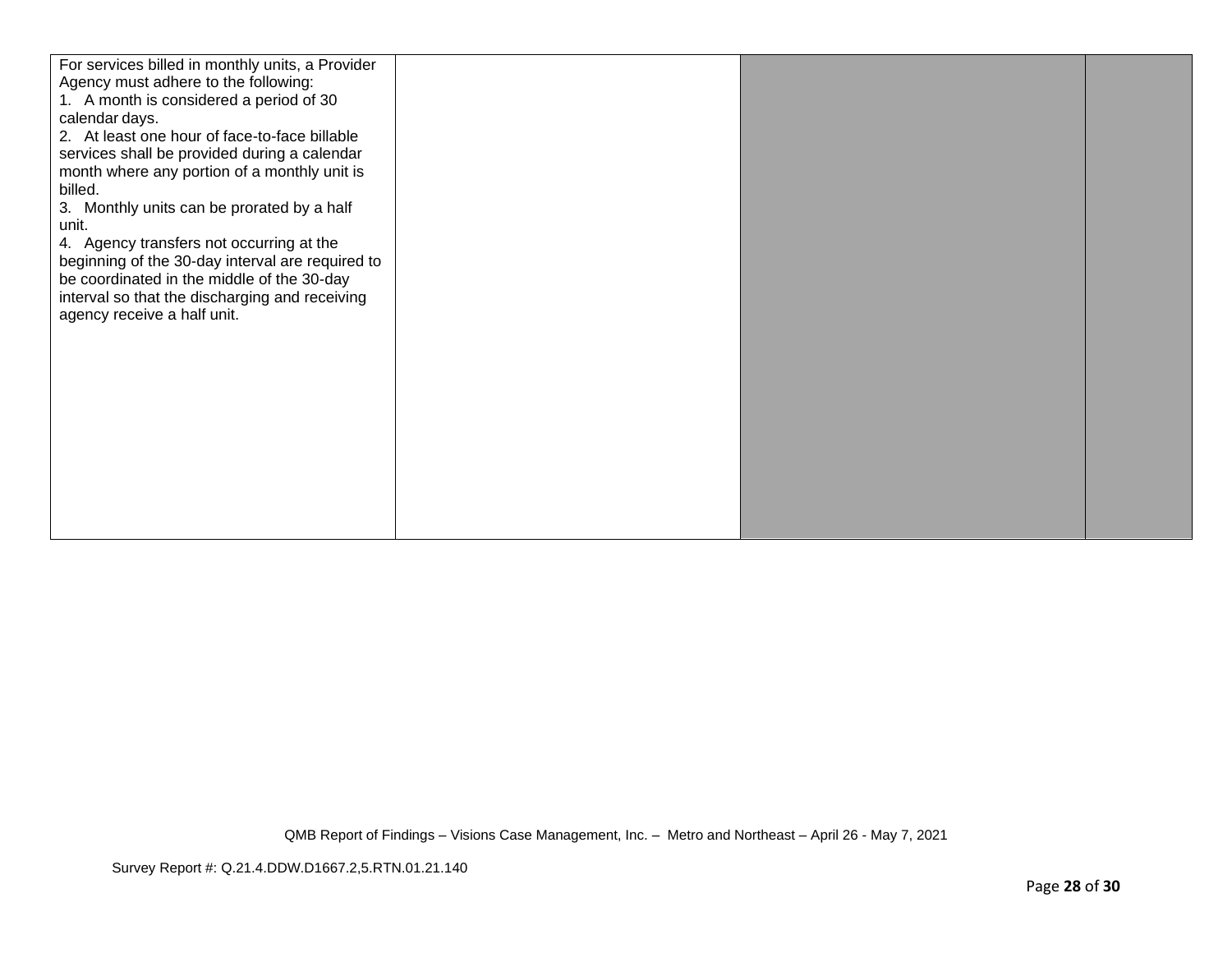**NEW MEXICO Department of Health Division of Health Improvement** 

DR. TRACIE C. COLLINS, M.D. **Cabinet Secretary** 

| Date:                                 | July 21, 2021                                                                               |
|---------------------------------------|---------------------------------------------------------------------------------------------|
| To:                                   | Charles Clayton, Managing Director                                                          |
| Provider:<br>Address:<br>State/Zip:   | Visions Case Management, Inc.<br>150 Washington Ave Suite 201<br>Santa Fe, New Mexico 87501 |
| E-mail Address:                       | charles@visionsnm.com                                                                       |
| CC:                                   | louann@visionsnm.com                                                                        |
| <b>Board Chair</b><br>E-Mail Address: | lecie@visionsnm.com                                                                         |
| Region:<br>Survey Date:               | Metro & Northeast<br>April 26 - May 7, 2021                                                 |
| Program Surveyed:                     | Developmental Disabilities Waiver                                                           |
| Service Surveyed:                     | 2018: Case Management                                                                       |
| Survey Type:                          | Routine                                                                                     |
|                                       |                                                                                             |

Dear Mr. Clayton:

The Division of Health Improvement/Quality Management Bureau has received, reviewed and approved the supporting documents you submitted for your Plan of Correction. The documents you provided verified that all previously cited survey Deficiencies have been corrected.

# **The Plan of Correction process is now complete.**

# **Furthermore, your agency is now determined to be in Compliance with all Conditions of Participation.**

To maintain ongoing compliance with standards and regulations, continue to use the Quality Assurance (self-auditing) processes you described in your Plan of Correction.

Consistent use of these Quality Assurance processes will enable you to identify and promptly respond to problems, enhance your service delivery, and result in fewer deficiencies cited in future QMB surveys.

Thank you for your cooperation with the Plan of Correction process, for striving to come into compliance with standards and regulations, and for helping to provide the health, safety and personal growth of the people you serve.